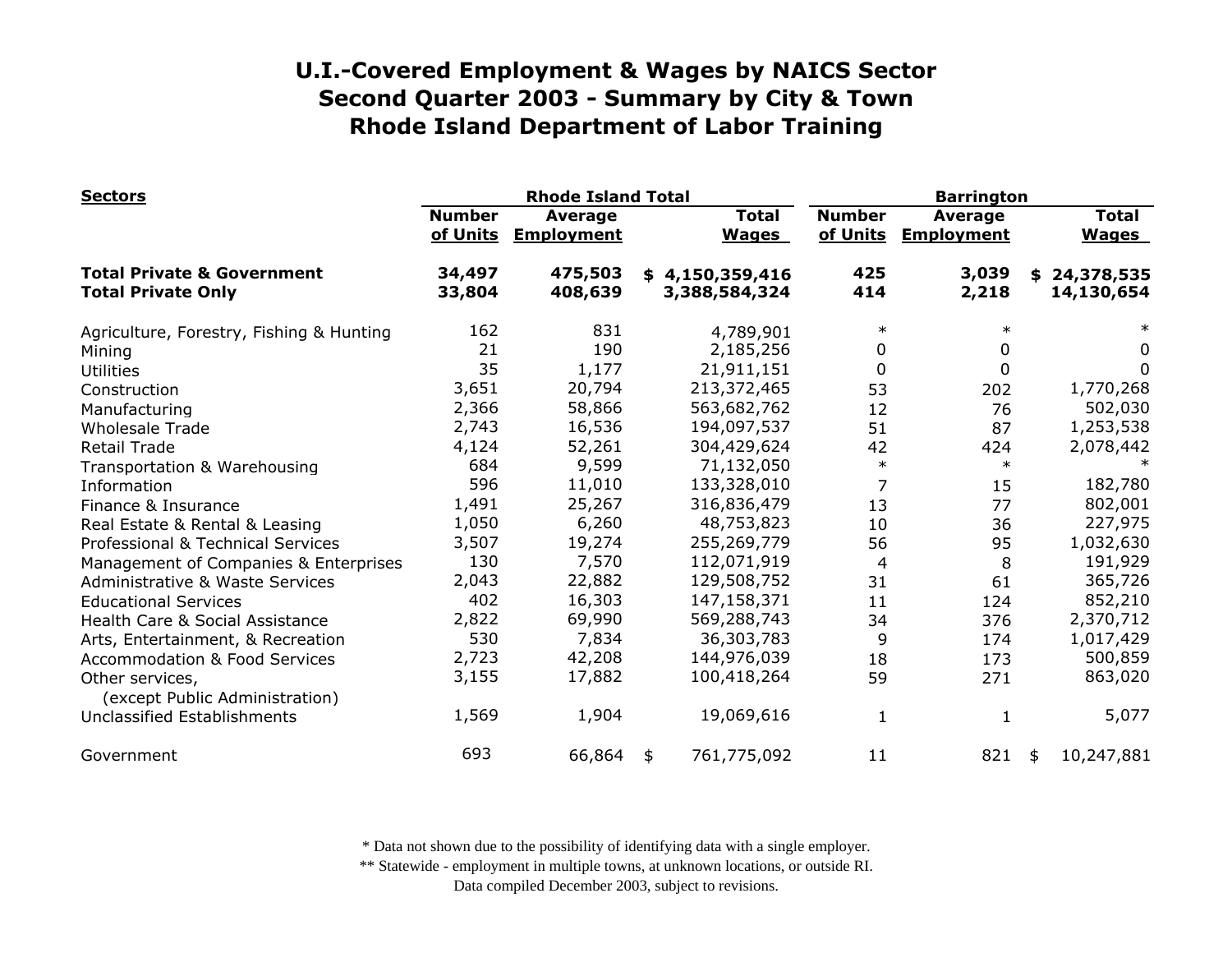| <b>Sectors</b>                                                     |                           | <b>Bristol</b>                      |                                |                           | <b>Burrillville</b>                 |                                |  |  |
|--------------------------------------------------------------------|---------------------------|-------------------------------------|--------------------------------|---------------------------|-------------------------------------|--------------------------------|--|--|
|                                                                    | <b>Number</b><br>of Units | <b>Average</b><br><b>Employment</b> | <b>Total</b><br><b>Wages</b>   | <b>Number</b><br>of Units | <b>Average</b><br><b>Employment</b> | <b>Total</b><br><b>Wages</b>   |  |  |
| <b>Total Private &amp; Government</b><br><b>Total Private Only</b> | 566<br>552                | 7,135<br>6,216                      | 50,776,056<br>\$<br>43,465,159 | 281<br>265                | 2,937<br>2,281                      | 22,741,848<br>\$<br>15,835,509 |  |  |
| Agriculture, Forestry, Fishing & Hunting                           | $\ast$                    |                                     | $\ast$                         | $\ast$                    | $\ast$                              |                                |  |  |
| Mining                                                             | 0                         |                                     | 0                              | 0                         | 0                                   | 0                              |  |  |
| <b>Utilities</b>                                                   | 0                         |                                     | 0                              | $\ast$                    | $\ast$                              | $\ast$                         |  |  |
| Construction                                                       | 91                        | 446                                 | 3,659,280                      | 58                        | 200                                 | 1,680,432                      |  |  |
| Manufacturing                                                      | 75                        | 1,363                               | 11,609,355                     | 18                        | 566                                 | 5,206,110                      |  |  |
| <b>Wholesale Trade</b>                                             | 33                        | 126                                 | 1,682,391                      | 30                        | 97                                  | 1,434,568                      |  |  |
| <b>Retail Trade</b>                                                | 66                        | 689                                 | 3,739,651                      | 19                        | 152                                 | 635,236                        |  |  |
| Transportation & Warehousing                                       | 7                         | 41                                  | 280,032                        | $\ast$                    | $\ast$                              |                                |  |  |
| Information                                                        | $\ast$                    | $\ast$                              | $\ast$                         | $\ast$                    | $\ast$                              |                                |  |  |
| Finance & Insurance                                                | 19                        | 129                                 | 1,099,565                      | 6                         | 33                                  | 323,395                        |  |  |
| Real Estate & Rental & Leasing                                     | 17                        | 78                                  | 532,428                        | 9                         | 18                                  | 113,709                        |  |  |
| Professional & Technical Services                                  | 40                        | 89                                  | 744,925                        | 19                        | 51                                  | 557,249                        |  |  |
| Management of Companies & Enterprises                              | $\ast$                    | $\ast$                              | $\ast$                         | $\ast$                    | $\ast$                              |                                |  |  |
| <b>Administrative &amp; Waste Services</b>                         | 32                        | 150                                 | 1,068,816                      | 11                        | 29                                  | 154,928                        |  |  |
| <b>Educational Services</b>                                        | 9                         | 1,153                               | 10,124,494                     | $\ast$                    | $\ast$                              |                                |  |  |
| Health Care & Social Assistance                                    | 36                        | 842                                 | 4,782,867                      | 20                        | 503                                 | 2,571,249                      |  |  |
| Arts, Entertainment, & Recreation                                  | 13                        | 81                                  | 268,885                        | 8                         | 71                                  | 195,217                        |  |  |
| <b>Accommodation &amp; Food Services</b>                           | 49                        | 695                                 | 2,004,222                      | 22                        | 347                                 | 1,147,190                      |  |  |
| Other services,<br>(except Public Administration)                  | 59                        | 250                                 | 1,209,363                      | 30                        | 97                                  | 427,989                        |  |  |
| <b>Unclassified Establishments</b>                                 | 0                         | 0                                   | 0                              | 2                         | 7                                   | 85,637                         |  |  |
| Government                                                         | 14                        | 920                                 | 7,310,897<br>\$                | 16                        | 656                                 | 6,906,339<br>\$                |  |  |

\* Data not shown due to the possibility of identifying data with a single employer.

\*\* Statewide - employment in multiple towns, at unknown locations, or outside RI.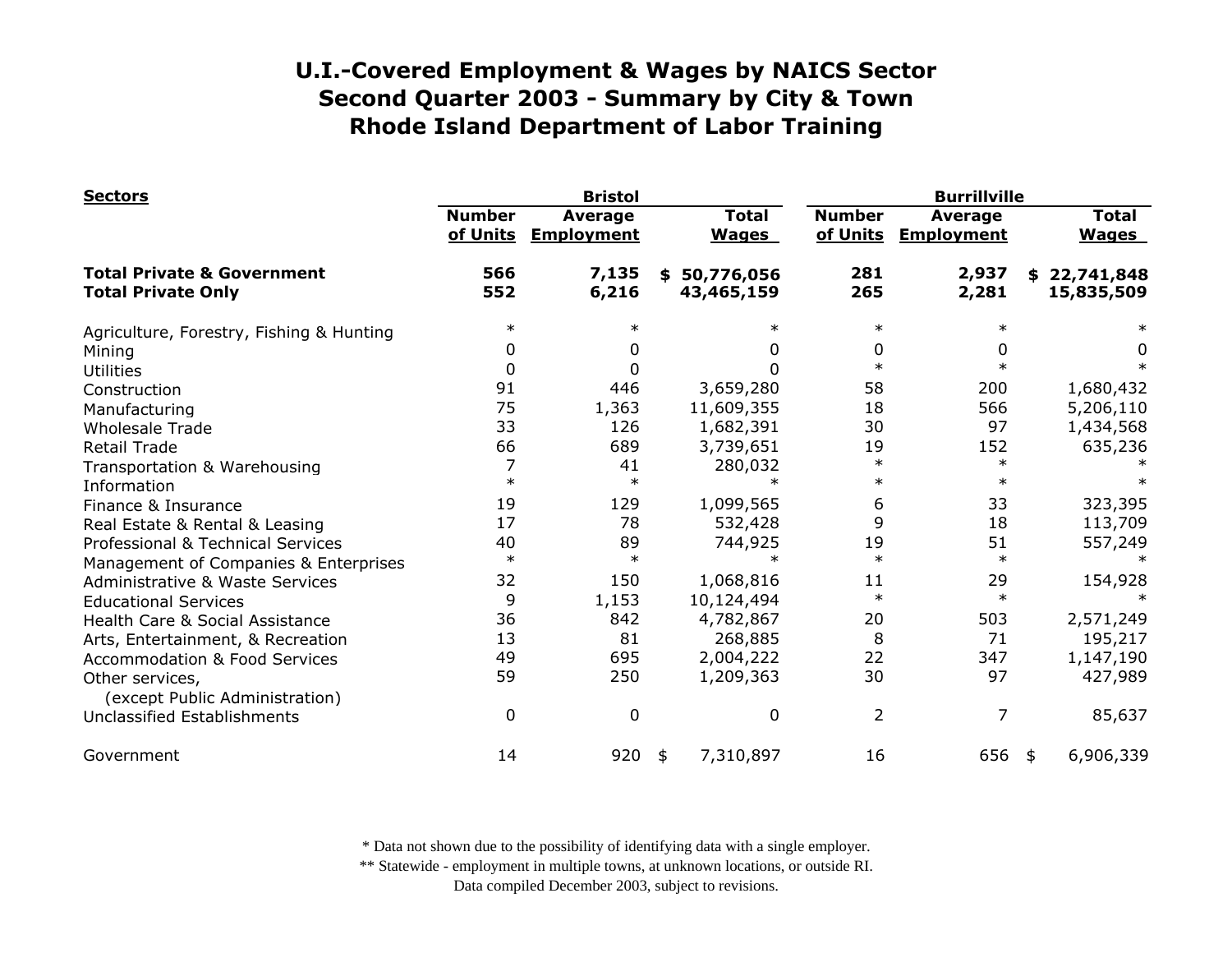| <b>Sectors</b>                                                     |                           | <b>Central Falls</b>         |                              |                           | Charlestown                         |                              |  |  |
|--------------------------------------------------------------------|---------------------------|------------------------------|------------------------------|---------------------------|-------------------------------------|------------------------------|--|--|
|                                                                    | <b>Number</b><br>of Units | Average<br><b>Employment</b> | <b>Total</b><br><b>Wages</b> | <b>Number</b><br>of Units | <b>Average</b><br><b>Employment</b> | <b>Total</b><br><b>Wages</b> |  |  |
| <b>Total Private &amp; Government</b><br><b>Total Private Only</b> | 255<br>244                | 3,549<br>2,705               | \$27,218,325<br>19,090,077   | 235<br>222                | 1,692<br>1,506                      | \$12,674,662<br>10,972,469   |  |  |
| Agriculture, Forestry, Fishing & Hunting                           | 0                         |                              | 0                            | $\ast$                    | $\ast$                              |                              |  |  |
| Mining                                                             | 0                         |                              | O                            |                           |                                     |                              |  |  |
| <b>Utilities</b>                                                   | 0                         |                              | 0                            | $\mathbf{0}$              | 0                                   | 0                            |  |  |
| Construction                                                       | 30                        | 163                          | 1,451,878                    | 54                        | 180                                 | 1,558,603                    |  |  |
| Manufacturing                                                      | 41                        | 1,047                        | 8,916,158                    |                           | 366                                 | 3,895,814                    |  |  |
| <b>Wholesale Trade</b>                                             | 12                        | 153                          | 1,285,731                    | 13                        | 38                                  | 505,116                      |  |  |
| <b>Retail Trade</b>                                                | 36                        | 320                          | 1,626,111                    | 24                        | 170                                 | 947,166                      |  |  |
| Transportation & Warehousing                                       | 9                         | 59                           | 232,386                      | 5                         | 131                                 | 593,654                      |  |  |
| Information                                                        | 0                         | 0                            | U                            | 4                         | 15                                  | 72,753                       |  |  |
| Finance & Insurance                                                | 10                        | 104                          | 856,849                      | 5                         | 29                                  | 311,880                      |  |  |
| Real Estate & Rental & Leasing                                     | 6                         | 50                           | 333,041                      | 10                        | 20                                  | 219,094                      |  |  |
| Professional & Technical Services                                  | 6                         | 8                            | 96,413                       | 22                        | 36                                  | 353,814                      |  |  |
| Management of Companies & Enterprises                              |                           | $\ast$                       |                              | $\ast$                    | $\ast$                              |                              |  |  |
| Administrative & Waste Services                                    | 8                         | 126                          | 1,038,801                    | 13                        | 45                                  | 337,490                      |  |  |
| <b>Educational Services</b>                                        | 0                         | 0                            | 0                            | $\ast$                    | $\ast$                              |                              |  |  |
| Health Care & Social Assistance                                    | 20                        | 281                          | 1,770,670                    | 15                        | 168                                 | 1,063,397                    |  |  |
| Arts, Entertainment, & Recreation                                  | $\ast$                    | $\ast$                       | $\ast$                       | 6                         | 9                                   | 35,789                       |  |  |
| <b>Accommodation &amp; Food Services</b>                           | 36                        | 272                          | 749,853                      | 22                        | 234                                 | 729,271                      |  |  |
| Other services,<br>(except Public Administration)                  | 27                        | 117                          | 699,869                      | 16                        | 60                                  | 313,548                      |  |  |
| Unclassified Establishments                                        | $\mathbf 0$               | $\mathbf{0}$                 | 0                            | 0                         | $\mathbf 0$                         | 0                            |  |  |
| Government                                                         | 11                        | 845                          | 8,128,248<br>\$              | 13                        | 186                                 | 1,702,193<br>\$              |  |  |

\* Data not shown due to the possibility of identifying data with a single employer.

\*\* Statewide - employment in multiple towns, at unknown locations, or outside RI.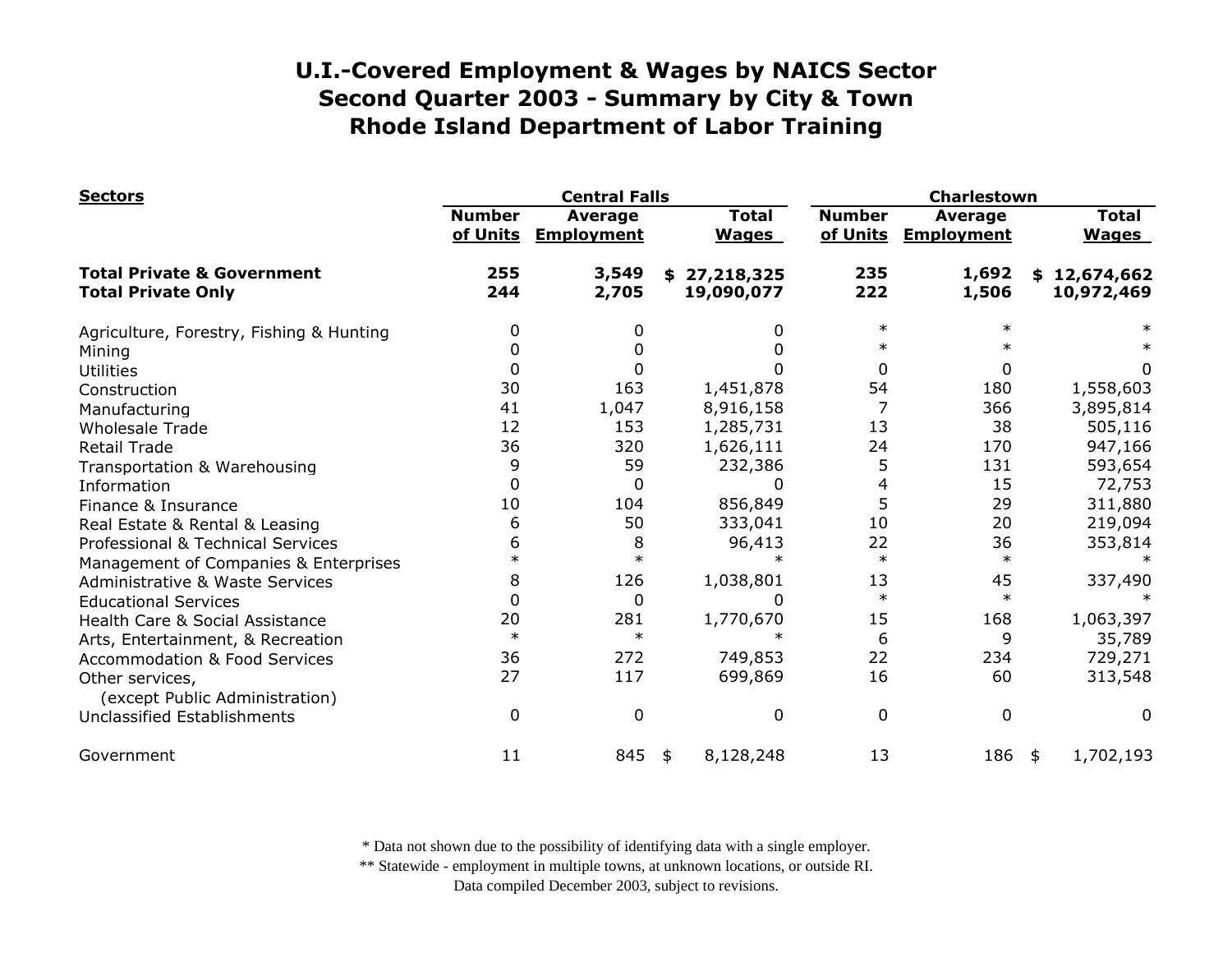| <b>Sectors</b>                                                     |                           | <b>Coventry</b>                     |                                | <b>Cranston</b>           |                                     |                              |  |
|--------------------------------------------------------------------|---------------------------|-------------------------------------|--------------------------------|---------------------------|-------------------------------------|------------------------------|--|
|                                                                    | <b>Number</b><br>of Units | <b>Average</b><br><b>Employment</b> | <b>Total</b><br><b>Wages</b>   | <b>Number</b><br>of Units | <b>Average</b><br><b>Employment</b> | <b>Total</b><br><b>Wages</b> |  |
| <b>Total Private &amp; Government</b><br><b>Total Private Only</b> | 701<br>677                | 7,770<br>6,423                      | 56,610,690<br>\$<br>42,714,437 | 2,396<br>2,376            | 37,248<br>29,885                    | \$317,578,082<br>228,763,931 |  |
| Agriculture, Forestry, Fishing & Hunting                           | $\ast$                    | $\ast$                              | $\ast$                         | 6                         | 40                                  | 214,488                      |  |
| Mining                                                             | 0                         | 0                                   | 0                              | $\ast$                    |                                     |                              |  |
| <b>Utilities</b>                                                   | $\ast$                    | $\ast$                              | $\ast$                         | $\ast$                    |                                     |                              |  |
| Construction                                                       | 126                       | 641                                 | 5,233,032                      | 274                       | 1,692                               | 17,991,086                   |  |
| Manufacturing                                                      | 54                        | 960                                 | 11,480,682                     | 219                       | 5,338                               | 49,887,761                   |  |
| <b>Wholesale Trade</b>                                             | 52                        | 222                                 | 2,145,429                      | 201                       | 1,602                               | 18,904,436                   |  |
| <b>Retail Trade</b>                                                | 90                        | 1,357                               | 7,493,197                      | 306                       | 4,915                               | 27,438,405                   |  |
| Transportation & Warehousing                                       | 16                        | 159                                 | 798,385                        | 57                        | 726                                 | 6,536,211                    |  |
| Information                                                        | 6                         | 14                                  | 110,456                        | 32                        | 1,393                               | 15,340,241                   |  |
| Finance & Insurance                                                | 25                        | 166                                 | 1,231,620                      | 131                       | 1,289                               | 16,013,751                   |  |
| Real Estate & Rental & Leasing                                     | 20                        | 66                                  | 435,494                        | 72                        | 563                                 | 3,792,896                    |  |
| Professional & Technical Services                                  | 53                        | 167                                 | 1,340,807                      | 220                       | 1,327                               | 13,391,461                   |  |
| Management of Companies & Enterprises                              | 4                         | 18                                  | 189,781                        | 9                         | 179                                 | 1,519,159                    |  |
| <b>Administrative &amp; Waste Services</b>                         | 47                        | 203                                 | 1,122,052                      | 145                       | 2,470                               | 12,049,908                   |  |
| <b>Educational Services</b>                                        | 9                         | 122                                 | 680,436                        | 28                        | 245                                 | 1,007,594                    |  |
| Health Care & Social Assistance                                    | 38                        | 948                                 | 5,643,508                      | 241                       | 3,287                               | 24,558,059                   |  |
| Arts, Entertainment, & Recreation                                  | 6                         | 22                                  | 142,122                        | 23                        | 313                                 | 1,178,989                    |  |
| <b>Accommodation &amp; Food Services</b>                           | 61                        | 1,051                               | 2,877,718                      | 168                       | 2,838                               | 9,772,649                    |  |
| Other services,<br>(except Public Administration)                  | 66                        | 287                                 | 1,696,984                      | 238                       | 1,650                               | 9,081,666                    |  |
| Unclassified Establishments                                        | $\mathbf{1}$              | 10                                  | 54,499                         | 3                         | 17                                  | 77,305                       |  |
| Government                                                         | 24                        | 1,347                               | 13,896,253<br>\$               | 20                        | 7,366                               | 88,814,151<br>\$             |  |

\* Data not shown due to the possibility of identifying data with a single employer.

\*\* Statewide - employment in multiple towns, at unknown locations, or outside RI.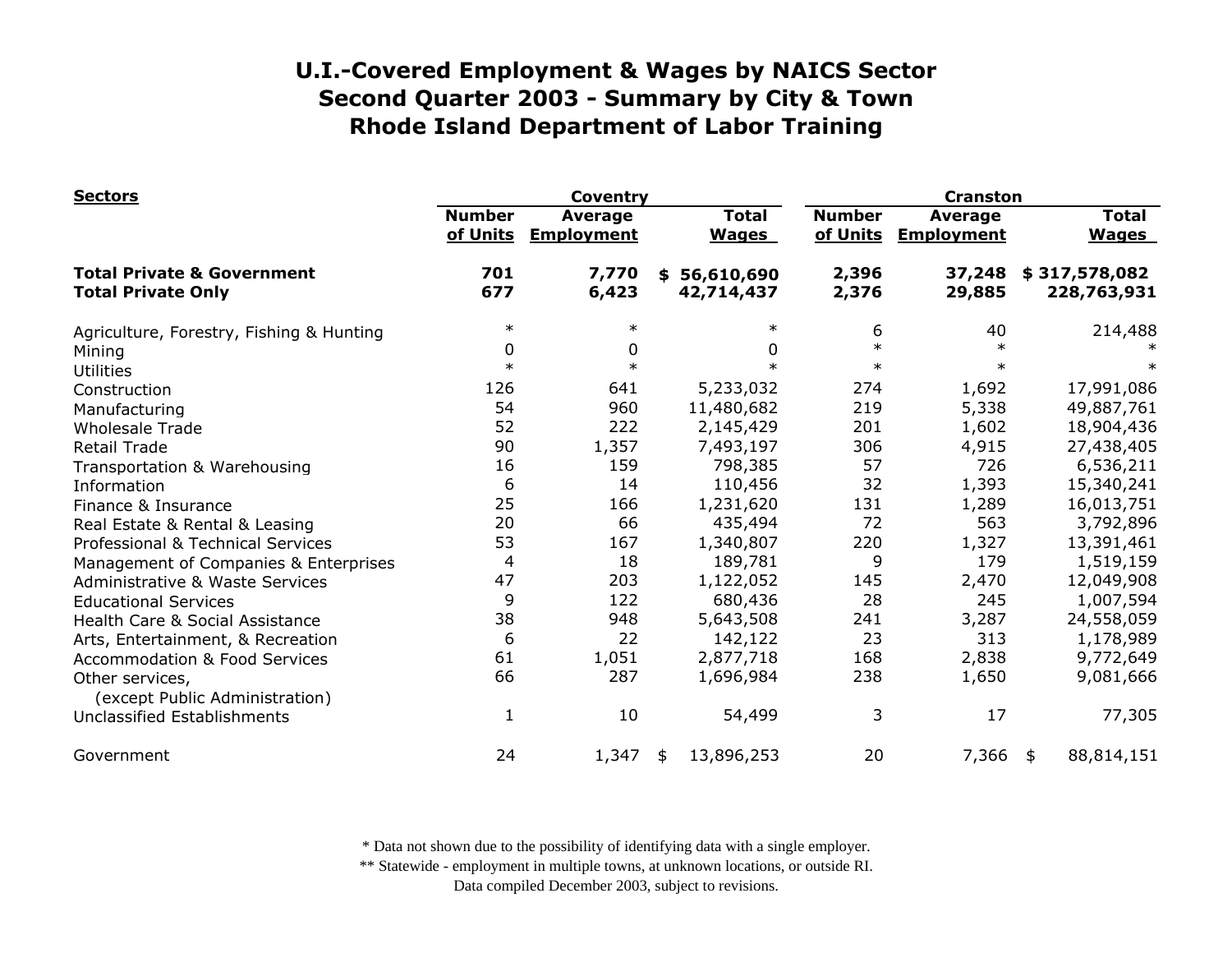| <b>Sectors</b>                                                     |                           | <b>Cumberland</b>                   |                              | <b>East Greenwich</b>     |                                     |                                |  |
|--------------------------------------------------------------------|---------------------------|-------------------------------------|------------------------------|---------------------------|-------------------------------------|--------------------------------|--|
|                                                                    | <b>Number</b><br>of Units | <b>Average</b><br><b>Employment</b> | <b>Total</b><br><b>Wages</b> | <b>Number</b><br>of Units | <b>Average</b><br><b>Employment</b> | <b>Total</b><br><b>Wages</b>   |  |
| <b>Total Private &amp; Government</b><br><b>Total Private Only</b> | 785<br>769                | 9,013<br>7,462                      | \$68,052,928<br>53,287,126   | 711<br>695                | 6,736<br>6,078                      | 58,957,404<br>\$<br>52,930,724 |  |
| Agriculture, Forestry, Fishing & Hunting                           | $\ast$                    | $\ast$                              | $\ast$                       | $\ast$                    | $\ast$                              |                                |  |
| Mining                                                             | $\ast$                    | $\ast$                              | $\ast$                       | 0                         | 0                                   | 0                              |  |
| <b>Utilities</b>                                                   | $\ast$                    | $\ast$                              | $\ast$                       | 0                         | 0                                   | 0                              |  |
| Construction                                                       | 110                       | 741                                 | 7,266,191                    | 53                        | 394                                 | 4,443,934                      |  |
| Manufacturing                                                      | 48                        | 1,782                               | 14,416,417                   | 28                        | 1,357                               | 13,721,258                     |  |
| <b>Wholesale Trade</b>                                             | 83                        | 344                                 | 4,238,897                    | 91                        | 435                                 | 6,813,264                      |  |
| <b>Retail Trade</b>                                                | 88                        | 1,129                               | 5,406,722                    | 76                        | 664                                 | 4,791,657                      |  |
| Transportation & Warehousing                                       | 18                        | 494                                 | 4,404,597                    | $\overline{7}$            | 86                                  | 499,362                        |  |
| Information                                                        | 13                        | 64                                  | 330,443                      | 24                        | 49                                  | 506,166                        |  |
| Finance & Insurance                                                | 37                        | 183                                 | 1,729,444                    | 43                        | 523                                 | 6,520,423                      |  |
| Real Estate & Rental & Leasing                                     | 31                        | 108                                 | 719,317                      | 27                        | 76                                  | 486,303                        |  |
| Professional & Technical Services                                  | 64                        | 238                                 | 2,248,927                    | 103                       | 347                                 | 3,882,633                      |  |
| Management of Companies & Enterprises                              | $\ast$                    | $\ast$                              | $\ast$                       | $\ast$                    | $\ast$                              |                                |  |
| <b>Administrative &amp; Waste Services</b>                         | 49                        | 236                                 | 1,644,400                    | 36                        | 120                                 | 841,694                        |  |
| <b>Educational Services</b>                                        | 9                         | 94                                  | 377,430                      | 15                        | 190                                 | 1,139,415                      |  |
| Health Care & Social Assistance                                    | 65                        | 1,024                               | 6,951,247                    | 68                        | 689                                 | 4,970,884                      |  |
| Arts, Entertainment, & Recreation                                  | 12                        | 94                                  | 377,203                      | 16                        | 84                                  | 459,787                        |  |
| <b>Accommodation &amp; Food Services</b>                           | 48                        | 575                                 | 1,560,424                    | 45                        | 817                                 | 2,606,523                      |  |
| Other services,<br>(except Public Administration)                  | 86                        | 336                                 | 1,501,271                    | 59                        | 229                                 | 1,169,549                      |  |
| Unclassified Establishments                                        | 1                         | 3                                   | 14,173                       | 0                         | $\mathbf 0$                         | $\Omega$                       |  |
| Government                                                         | 16                        | 1,551                               | 14,765,802<br>\$             | 16                        | 658                                 | 6,026,680<br>\$                |  |

\* Data not shown due to the possibility of identifying data with a single employer.

\*\* Statewide - employment in multiple towns, at unknown locations, or outside RI.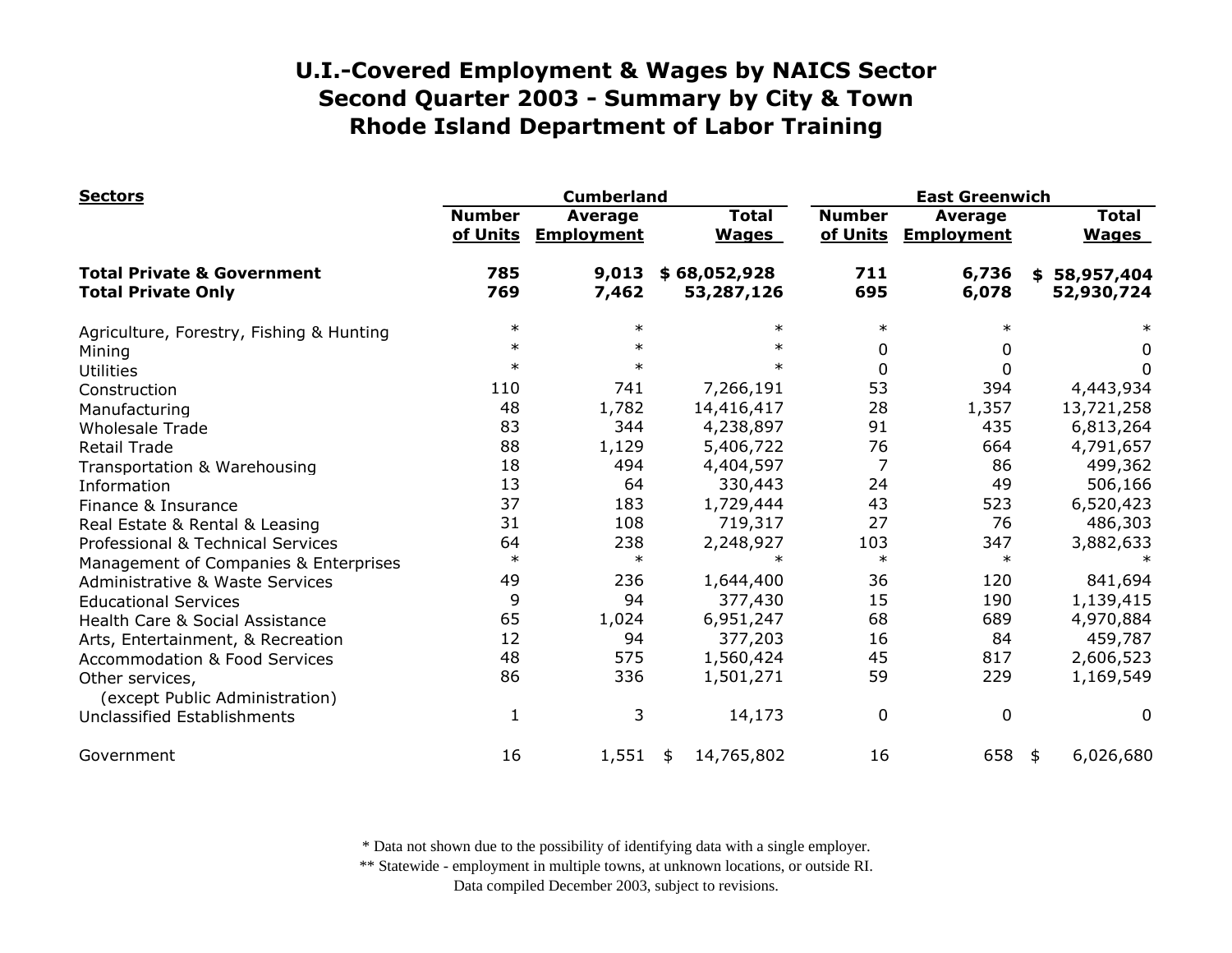| <b>Sectors</b>                                                     |                           | <b>East Providence</b>       |                              | <b>Exeter</b>             |                                     |                              |  |
|--------------------------------------------------------------------|---------------------------|------------------------------|------------------------------|---------------------------|-------------------------------------|------------------------------|--|
|                                                                    | <b>Number</b><br>of Units | Average<br><b>Employment</b> | <b>Total</b><br><b>Wages</b> | <b>Number</b><br>of Units | <b>Average</b><br><b>Employment</b> | <b>Total</b><br><b>Wages</b> |  |
| <b>Total Private &amp; Government</b><br><b>Total Private Only</b> | 1,450<br>1,431            | 22,871<br>20,992             | \$194,316,489<br>175,686,735 | 143<br>140                | 950<br>894                          | \$5,794,348<br>5,622,606     |  |
| Agriculture, Forestry, Fishing & Hunting                           | 0                         | 0                            | 0                            | 6                         | 104                                 | 414,212                      |  |
| Mining                                                             |                           |                              |                              | 0                         | 0                                   |                              |  |
| <b>Utilities</b>                                                   | 0                         |                              |                              | $\mathbf 0$               | 0                                   | $\Omega$                     |  |
| Construction                                                       | 194                       | 1,313                        | 15,032,936                   | 29                        | 92                                  | 755,713                      |  |
| Manufacturing                                                      | 123                       | 3,127                        | 30,421,303                   | 10                        | 153                                 | 1,386,006                    |  |
| <b>Wholesale Trade</b>                                             | 132                       | 1,852                        | 20,020,861                   | 11                        | 53                                  | 431,234                      |  |
| <b>Retail Trade</b>                                                | 157                       | 2,135                        | 13,713,785                   | 12                        | 72                                  | 366,680                      |  |
| Transportation & Warehousing                                       | 28                        | 104                          | 722,571                      | 5                         | 73                                  | 433,024                      |  |
| Information                                                        | 19                        | 526                          | 6,869,915                    | $\ast$                    | $\ast$                              |                              |  |
| Finance & Insurance                                                | 103                       | 2,449                        | 23,897,754                   | 0                         | 0                                   |                              |  |
| Real Estate & Rental & Leasing                                     | 47                        | 235                          | 2,014,467                    | 6                         | 6                                   | 85,495                       |  |
| Professional & Technical Services                                  | 147                       | 1,411                        | 14,976,903                   | 16                        | 41                                  | 426,942                      |  |
| Management of Companies & Enterprises                              | 5                         | 86                           | 569,536                      | $\Omega$                  | 0                                   | $\Omega$                     |  |
| <b>Administrative &amp; Waste Services</b>                         | 78                        | 714                          | 3,956,141                    | 14                        | 38                                  | 195,640                      |  |
| <b>Educational Services</b>                                        | 16                        | 598                          | 4,319,930                    | 0                         | $\Omega$                            | 0                            |  |
| Health Care & Social Assistance                                    | 125                       | 3,619                        | 27,982,072                   | 8                         | 93                                  | 533,043                      |  |
| Arts, Entertainment, & Recreation                                  | 24                        | 548                          | 1,922,486                    | $\ast$                    | $\ast$                              | $\ast$                       |  |
| <b>Accommodation &amp; Food Services</b>                           | 102                       | 1,519                        | 4,678,401                    | 8                         | 89                                  | 256,929                      |  |
| Other services,<br>(except Public Administration)                  | 126                       | 735                          | 4,395,241                    | 10                        | 31                                  | 122,566                      |  |
| Unclassified Establishments                                        | $\ast$                    | $\ast$                       | $\ast$                       | $\mathbf 0$               | 0                                   | 0                            |  |
| Government                                                         | 19                        | 1,880                        | 18,629,754<br>\$             | 3                         | 56                                  | 171,742<br>\$                |  |

\* Data not shown due to the possibility of identifying data with a single employer.

\*\* Statewide - employment in multiple towns, at unknown locations, or outside RI.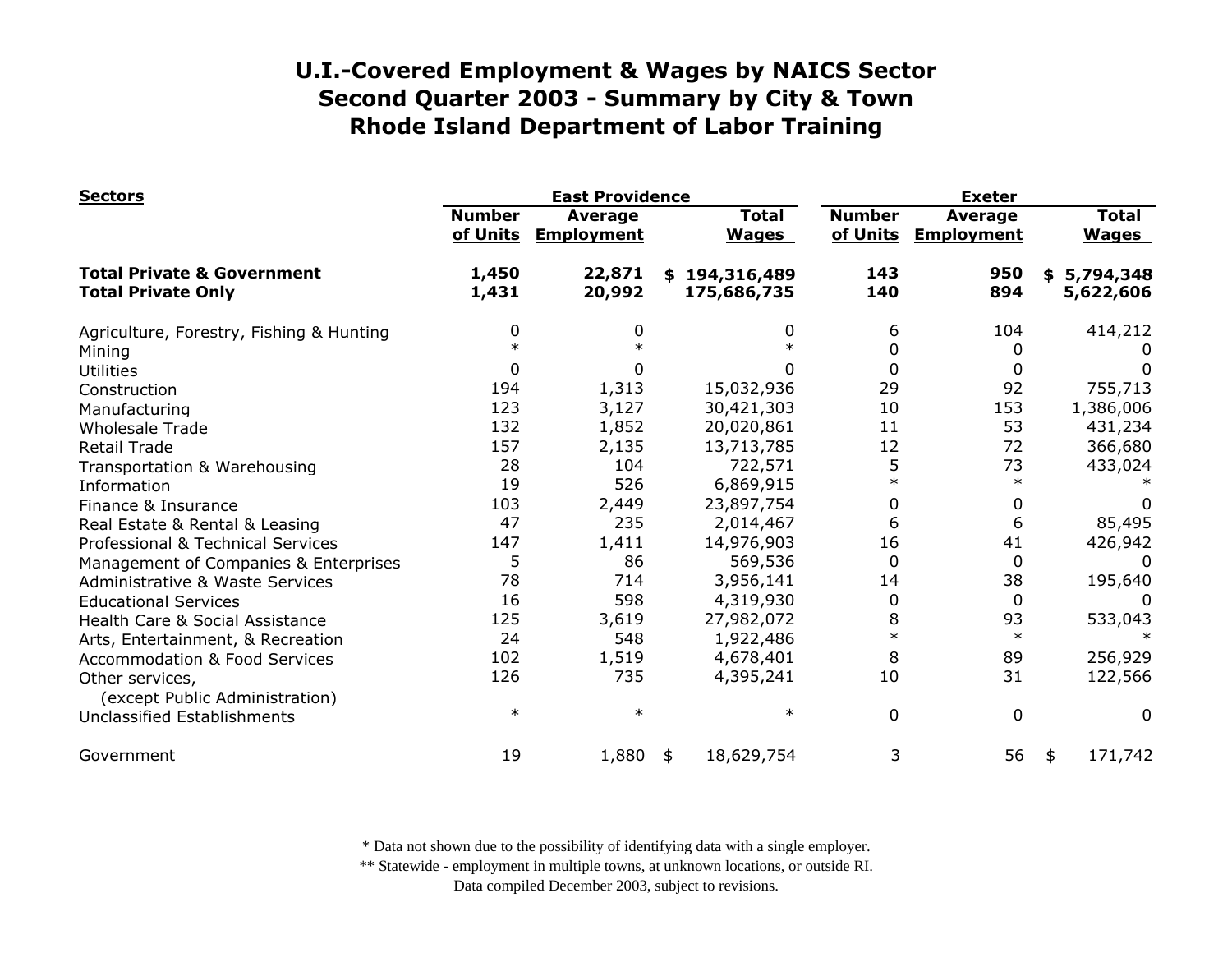| <b>Sectors</b>                                                     |                           | <b>Foster</b>                       |                              | Glocester                 |                              |                               |  |
|--------------------------------------------------------------------|---------------------------|-------------------------------------|------------------------------|---------------------------|------------------------------|-------------------------------|--|
|                                                                    | <b>Number</b><br>of Units | <b>Average</b><br><b>Employment</b> | <b>Total</b><br><b>Wages</b> | <b>Number</b><br>of Units | Average<br><b>Employment</b> | <b>Total</b><br><b>Wages</b>  |  |
| <b>Total Private &amp; Government</b><br><b>Total Private Only</b> | 103<br>96                 | 523<br>414                          | 3,276,761<br>\$<br>2,201,671 | 181<br>167                | 1,493<br>1,051               | 11,903,845<br>\$<br>6,639,056 |  |
| Agriculture, Forestry, Fishing & Hunting                           | 5                         | 22                                  | 89,411                       | $\ast$                    | $\ast$                       |                               |  |
| Mining                                                             | 0                         | 0                                   |                              | ж                         | $\ast$                       |                               |  |
| <b>Utilities</b>                                                   | 0                         | 0                                   | 0                            | $\ast$                    | $\ast$                       |                               |  |
| Construction                                                       | 22                        | 56                                  | 386,858                      | 39                        | 112                          | 961,305                       |  |
| Manufacturing                                                      | 4                         | 19                                  | 134,384                      | 5                         | 22                           | 181,926                       |  |
| <b>Wholesale Trade</b>                                             | 11                        | 24                                  | 175,915                      |                           | 10                           | 97,606                        |  |
| <b>Retail Trade</b>                                                |                           | 19                                  | 100,057                      | 22                        | 212                          | 855,029                       |  |
| Transportation & Warehousing                                       | $\ast$                    | $\ast$                              | $\ast$                       | 10                        | 81                           | 527,612                       |  |
| Information                                                        | 4                         | 15                                  | 78,454                       | 4                         | 22                           | 106,230                       |  |
| Finance & Insurance                                                |                           | 0                                   |                              | 6                         | 25                           | 393,422                       |  |
| Real Estate & Rental & Leasing                                     | $\ast$                    | $\ast$                              |                              | $\ast$                    | $\ast$                       |                               |  |
| Professional & Technical Services                                  | 12                        | 19                                  | 186,426                      | 6                         | 6                            | 25,399                        |  |
| Management of Companies & Enterprises                              | $\Omega$                  | $\Omega$                            | 0                            |                           | 0                            | $\Omega$                      |  |
| Administrative & Waste Services                                    | 11                        | 34                                  | 194,632                      | 12                        | 67                           | 478,056                       |  |
| <b>Educational Services</b>                                        | 0                         | 0                                   | 0                            | $\ast$                    | $\ast$                       |                               |  |
| Health Care & Social Assistance                                    | 5                         | 50                                  | 345,792                      | 11                        | 289                          | 2,234,313                     |  |
| Arts, Entertainment, & Recreation                                  | $\ast$                    | $\ast$                              | $\ast$                       | $\ast$                    | $\ast$                       |                               |  |
| <b>Accommodation &amp; Food Services</b>                           | 5                         | 45                                  | 119,319                      | 17                        | 134                          | 382,125                       |  |
| Other services,<br>(except Public Administration)                  | 5                         | 8                                   | 25,748                       | 15                        | 39                           | 198,476                       |  |
| <b>Unclassified Establishments</b>                                 | 0                         | $\mathbf 0$                         | 0                            | 2                         | $\overline{2}$               | 5,936                         |  |
| Government                                                         | 7                         | 108                                 | 1,075,090<br>\$              | 14                        | 443 $\frac{1}{2}$            | 5,264,789                     |  |

\* Data not shown due to the possibility of identifying data with a single employer.

\*\* Statewide - employment in multiple towns, at unknown locations, or outside RI.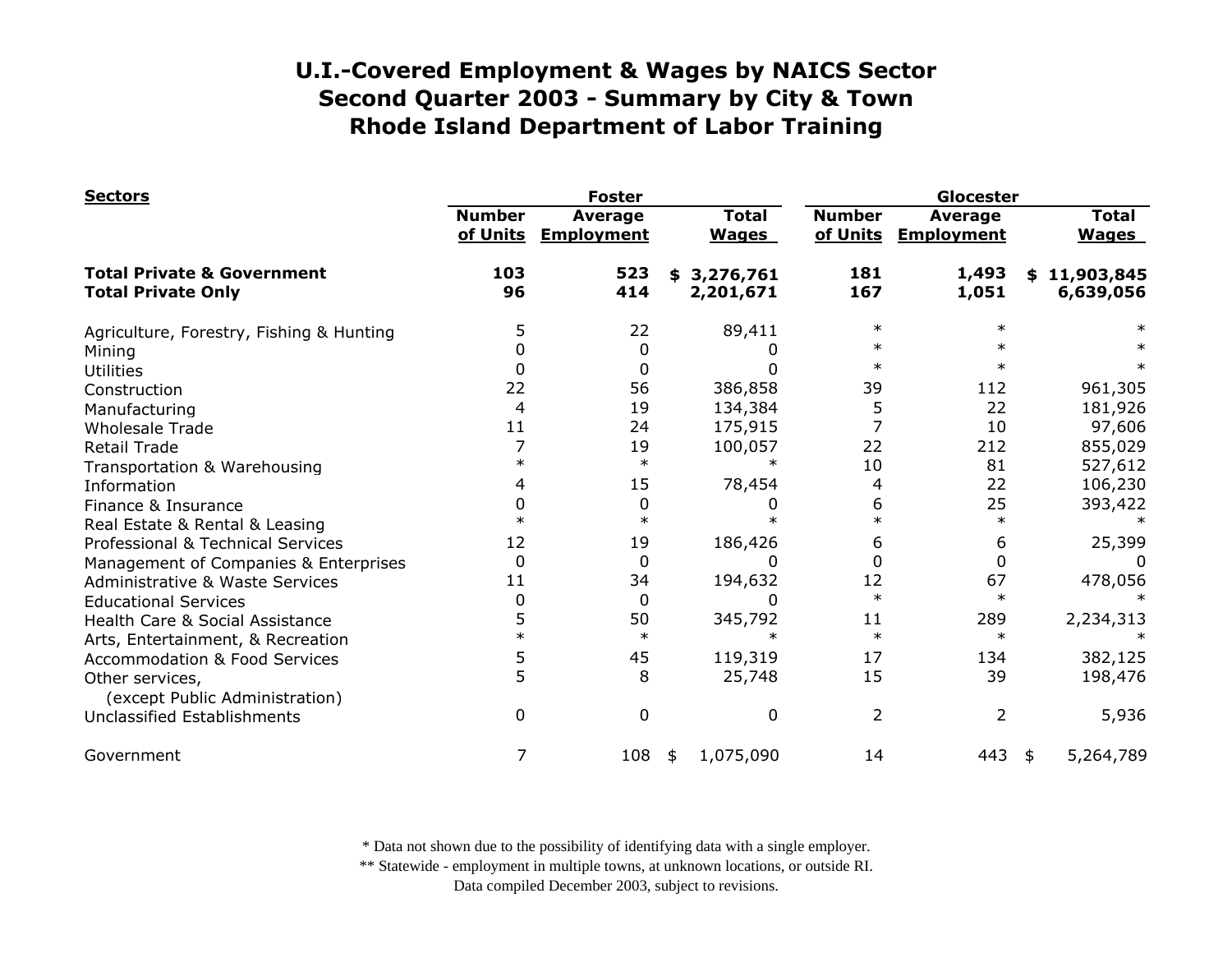| <b>Sectors</b>                                                     |                           | <b>Hopkinton</b>                    |                              |                           | <b>Jamestown</b>                    |                              |  |  |
|--------------------------------------------------------------------|---------------------------|-------------------------------------|------------------------------|---------------------------|-------------------------------------|------------------------------|--|--|
|                                                                    | <b>Number</b><br>of Units | <b>Average</b><br><b>Employment</b> | <b>Total</b><br><b>Wages</b> | <b>Number</b><br>of Units | <b>Average</b><br><b>Employment</b> | <b>Total</b><br><b>Wages</b> |  |  |
| <b>Total Private &amp; Government</b><br><b>Total Private Only</b> | 188<br>177                | 1,261<br>1,192                      | \$9,693,631<br>9,128,691     | 196<br>183                | 1,232<br>989                        | \$8,167,120<br>5,883,477     |  |  |
| Agriculture, Forestry, Fishing & Hunting                           | 6                         | 16                                  | 72,113                       | 4                         | 5                                   | 20,518                       |  |  |
| Mining                                                             | $\ast$                    | $\ast$                              |                              | 0                         | 0                                   |                              |  |  |
| <b>Utilities</b>                                                   | 0                         | 0                                   |                              | 0<br>0                    | 0                                   | 0                            |  |  |
| Construction                                                       | 46                        | 142                                 | 1,235,034                    | 34                        | 73                                  | 568,853                      |  |  |
| Manufacturing                                                      | 15                        | 386                                 | 3,954,108                    | 4                         | 25                                  | 199,234                      |  |  |
| <b>Wholesale Trade</b>                                             | 11                        | 15                                  | 296,801                      | 14                        | 22                                  | 298,711                      |  |  |
| <b>Retail Trade</b>                                                | 23                        | 126                                 | 514,027                      | 15                        | 147                                 | 611,997                      |  |  |
| Transportation & Warehousing                                       | $\ast$                    | $\ast$                              |                              | 4                         | 3                                   | 14,433                       |  |  |
| Information                                                        | $\ast$                    | $\ast$                              |                              | $\ast$<br>$\ast$          | $\ast$                              |                              |  |  |
| Finance & Insurance                                                | $\ast$                    | $\ast$                              |                              | $^\ast$<br>4              | 14                                  | 157,065                      |  |  |
| Real Estate & Rental & Leasing                                     | $\ast$                    | $\ast$                              |                              | 8<br>$\ast$               | 17                                  | 100,881                      |  |  |
| Professional & Technical Services                                  | 12                        | 24                                  | 325,406                      | 28                        | 75                                  | 779,246                      |  |  |
| Management of Companies & Enterprises                              | 0                         | 0                                   |                              | $\ast$<br>$\Omega$        | $\ast$                              |                              |  |  |
| Administrative & Waste Services                                    | 8                         | 15                                  | 92,495                       | 14                        | 37                                  | 212,994                      |  |  |
| <b>Educational Services</b>                                        | $\ast$                    | $\ast$                              |                              | $\ast$                    | $\ast$                              |                              |  |  |
| Health Care & Social Assistance                                    | 15                        | 177                                 | 954,522                      | 12                        | 126                                 | 781,229                      |  |  |
| Arts, Entertainment, & Recreation                                  |                           | 77                                  | 210,512                      | 8                         | 112                                 | 672,293                      |  |  |
| <b>Accommodation &amp; Food Services</b>                           | 9                         | 74                                  | 224,827                      | 12                        | 232                                 | 693,042                      |  |  |
| Other services,<br>(except Public Administration)                  | 8                         | 86                                  | 809,726                      | 17                        | 79                                  | 605,294                      |  |  |
| <b>Unclassified Establishments</b>                                 | 0                         | 0                                   |                              | $\mathbf{0}$<br>0         | 0                                   | $\Omega$                     |  |  |
| Government                                                         | 11                        | 68                                  | 564,940<br>\$                | 13                        | 242                                 | 2,283,643<br>\$              |  |  |

\* Data not shown due to the possibility of identifying data with a single employer.

\*\* Statewide - employment in multiple towns, at unknown locations, or outside RI.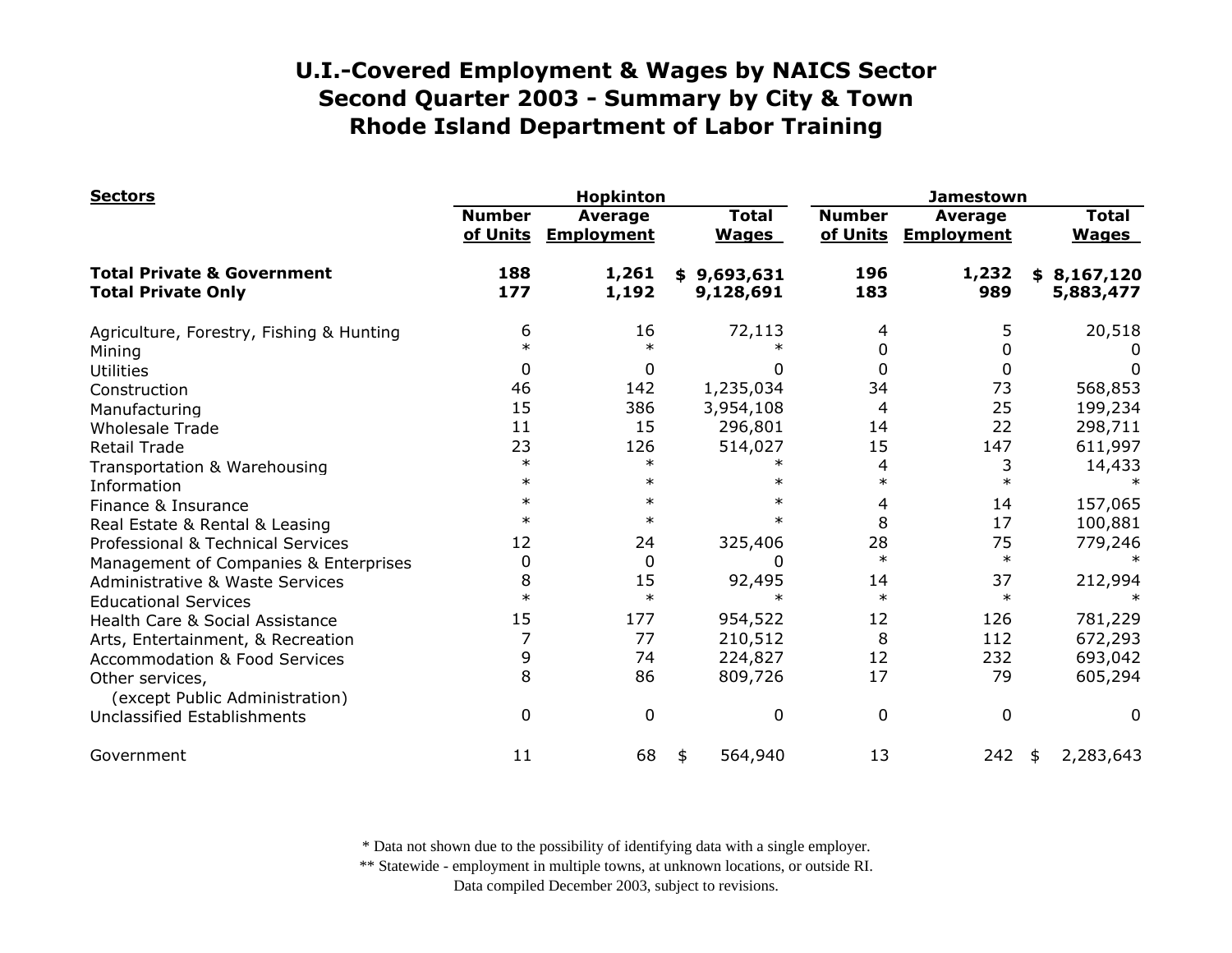| <b>Sectors</b>                                                     | <b>Johnston</b>           |                              |    |                              | Lincoln                   |                                     |     |                              |
|--------------------------------------------------------------------|---------------------------|------------------------------|----|------------------------------|---------------------------|-------------------------------------|-----|------------------------------|
|                                                                    | <b>Number</b><br>of Units | Average<br><b>Employment</b> |    | <b>Total</b><br><b>Wages</b> | <b>Number</b><br>of Units | <b>Average</b><br><b>Employment</b> |     | <b>Total</b><br><b>Wages</b> |
| <b>Total Private &amp; Government</b><br><b>Total Private Only</b> | 1,036<br>1,025            | 11,533<br>10,508             | \$ | 95,066,343<br>87,273,003     | 706<br>687                | 13,200<br>11,989                    | SS. | 121,278,374<br>109,698,215   |
| Agriculture, Forestry, Fishing & Hunting                           | 6                         | 17                           |    | 51,522                       | 0                         | 0                                   |     | 0                            |
| Mining                                                             | $\ast$                    | $\ast$                       |    |                              | $\Omega$                  | 0                                   |     | 0                            |
| <b>Utilities</b>                                                   | $\ast$                    | $\ast$                       |    | $\ast$                       | $\ast$                    |                                     |     |                              |
| Construction                                                       | 170                       | 802                          |    | 7,250,956                    | 92                        | 562                                 |     | 5,605,761                    |
| Manufacturing                                                      | 111                       | 1,662                        |    | 12,556,995                   | 54                        | 2,698                               |     | 24,443,159                   |
| <b>Wholesale Trade</b>                                             | 63                        | 456                          |    | 4,485,212                    | 74                        | 478                                 |     | 5,275,408                    |
| <b>Retail Trade</b>                                                | 136                       | 1,452                        |    | 9,135,145                    | 64                        | 834                                 |     | 6,787,705                    |
| Transportation & Warehousing                                       | 33                        | 197                          |    | 1,443,341                    | 16                        | 342                                 |     | 2,986,663                    |
| Information                                                        | 9                         | 497                          |    | 8,564,977                    | 14                        | 342                                 |     | 3,978,814                    |
| Finance & Insurance                                                | 34                        | 1,128                        |    | 15,519,656                   | 51                        | 2,997                               |     | 34,946,274                   |
| Real Estate & Rental & Leasing                                     | 32                        | 251                          |    | 1,563,877                    | 20                        | 36                                  |     | 288,810                      |
| Professional & Technical Services                                  | 56                        | 279                          |    | 2,477,480                    | 85                        | 588                                 |     | 7,301,623                    |
| Management of Companies & Enterprises                              | $\ast$                    | $\ast$                       |    | $\ast$                       | 5                         | 77                                  |     | 789,382                      |
| <b>Administrative &amp; Waste Services</b>                         | 102                       | 1,102                        |    | 7,511,685                    | 35                        | 475                                 |     | 2,427,386                    |
| <b>Educational Services</b>                                        | 11                        | 35                           |    | 207,022                      | 8                         | 50                                  |     | 315,891                      |
| Health Care & Social Assistance                                    | 84                        | 1,291                        |    | 10,577,891                   | 59                        | 817                                 |     | 5,297,631                    |
| Arts, Entertainment, & Recreation                                  | 6                         | 38                           |    | 138,220                      | 23                        | 975                                 |     | 5,508,372                    |
| <b>Accommodation &amp; Food Services</b>                           | 66                        | 749                          |    | 2,386,816                    | 38                        | 445                                 |     | 1,122,152                    |
| Other services,<br>(except Public Administration)                  | 97                        | 486                          |    | 2,640,152                    | 47                        | 201                                 |     | 1,199,756                    |
| Unclassified Establishments                                        | $\overline{2}$            | 5                            |    | 64,960                       | $\ast$                    | $\ast$                              |     | $\ast$                       |
| Government                                                         | 11                        | $1,024$ \$                   |    | 7,793,340                    | 19                        | $1,214$ \$                          |     | 11,580,159                   |

\* Data not shown due to the possibility of identifying data with a single employer.

\*\* Statewide - employment in multiple towns, at unknown locations, or outside RI.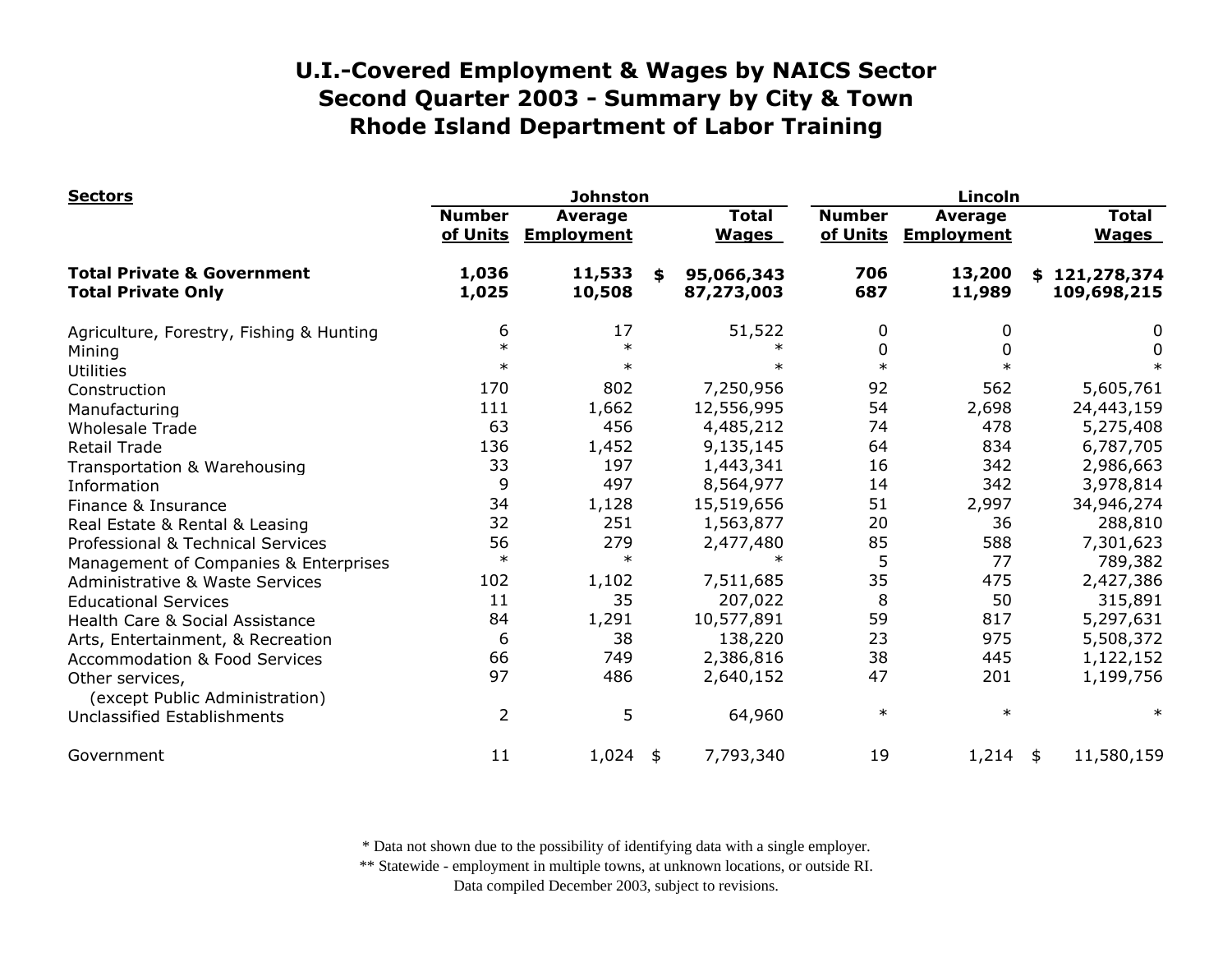| <b>Sectors</b>                                                     |                           | <b>Little Compton</b>               |                              |                           | Middletown                          |  |                              |  |
|--------------------------------------------------------------------|---------------------------|-------------------------------------|------------------------------|---------------------------|-------------------------------------|--|------------------------------|--|
|                                                                    | <b>Number</b><br>of Units | <b>Average</b><br><b>Employment</b> | <b>Total</b><br><b>Wages</b> | <b>Number</b><br>of Units | <b>Average</b><br><b>Employment</b> |  | <b>Total</b><br><b>Wages</b> |  |
| <b>Total Private &amp; Government</b><br><b>Total Private Only</b> | 133<br>126                | 651<br>493                          | \$4,140,070<br>2,733,267     | 673<br>662                | 10,537<br>9,834                     |  | \$93,172,143<br>85,079,134   |  |
| Agriculture, Forestry, Fishing & Hunting                           | 8                         | 33                                  | 144,646                      | 6                         | 91                                  |  | 626,638                      |  |
| Mining                                                             | $\ast$                    | $\ast$                              |                              | $\ast$                    | $\ast$                              |  |                              |  |
| <b>Utilities</b>                                                   | 0                         | 0                                   | 0                            | $\ast$                    | $\ast$                              |  |                              |  |
| Construction                                                       | 34                        | 124                                 | 837,791                      | 69                        | 380                                 |  | 3,375,848                    |  |
| Manufacturing                                                      | 5                         | 38                                  | 244,459                      | 24                        | 556                                 |  | 7,776,346                    |  |
| <b>Wholesale Trade</b>                                             | 4                         | 5                                   | 28,598                       | 42                        | 365                                 |  | 3,663,878                    |  |
| Retail Trade                                                       | 6                         | 21                                  | 82,187                       | 80                        | 1,427                               |  | 9,596,862                    |  |
| Transportation & Warehousing                                       | $\ast$                    | $\ast$                              | $\ast$                       | 8                         | 70                                  |  | 181,874                      |  |
| Information                                                        | $\ast$                    | $\ast$                              | $\ast$                       | 15                        | 280                                 |  | 5,536,096                    |  |
| Finance & Insurance                                                | $\ast$                    | $\ast$                              | $\ast$                       | 24                        | 411                                 |  | 5,725,319                    |  |
| Real Estate & Rental & Leasing                                     | 4                         | 8                                   | 46,894                       | 24                        | 99                                  |  | 673,395                      |  |
| Professional & Technical Services                                  | 9                         | 10                                  | 106,983                      | 82                        | 1,561                               |  | 23,015,155                   |  |
| Management of Companies & Enterprises                              | $\ast$                    | $\ast$                              | $\ast$                       | $\ast$                    | $\ast$                              |  |                              |  |
| <b>Administrative &amp; Waste Services</b>                         | 15                        | 36                                  | 225,264                      | 28                        | 295                                 |  | 2,040,927                    |  |
| <b>Educational Services</b>                                        | $\ast$                    | $\ast$                              | $\ast$                       | 10                        | 377                                 |  | 3,083,365                    |  |
| Health Care & Social Assistance                                    | $\ast$                    | $\ast$                              | $\ast$                       | 74                        | 1,450                               |  | 8,170,025                    |  |
| Arts, Entertainment, & Recreation                                  | 6                         | 58                                  | 231,327                      | 16                        | 171                                 |  | 726,639                      |  |
| <b>Accommodation &amp; Food Services</b>                           | 7                         | 71                                  | 188,240                      | 79                        | 1,456                               |  | 4,737,362                    |  |
| Other services,<br>(except Public Administration)                  | 15                        | 39                                  | 169,253                      | 75                        | 618                                 |  | 3,011,658                    |  |
| <b>Unclassified Establishments</b>                                 | 0                         | $\mathbf 0$                         | $\mathbf 0$                  | 1                         | 0                                   |  | 902                          |  |
| Government                                                         | 7                         | 157                                 | 1,406,803<br>\$              | 11                        | 702 \$                              |  | 8,093,009                    |  |

\* Data not shown due to the possibility of identifying data with a single employer.

\*\* Statewide - employment in multiple towns, at unknown locations, or outside RI.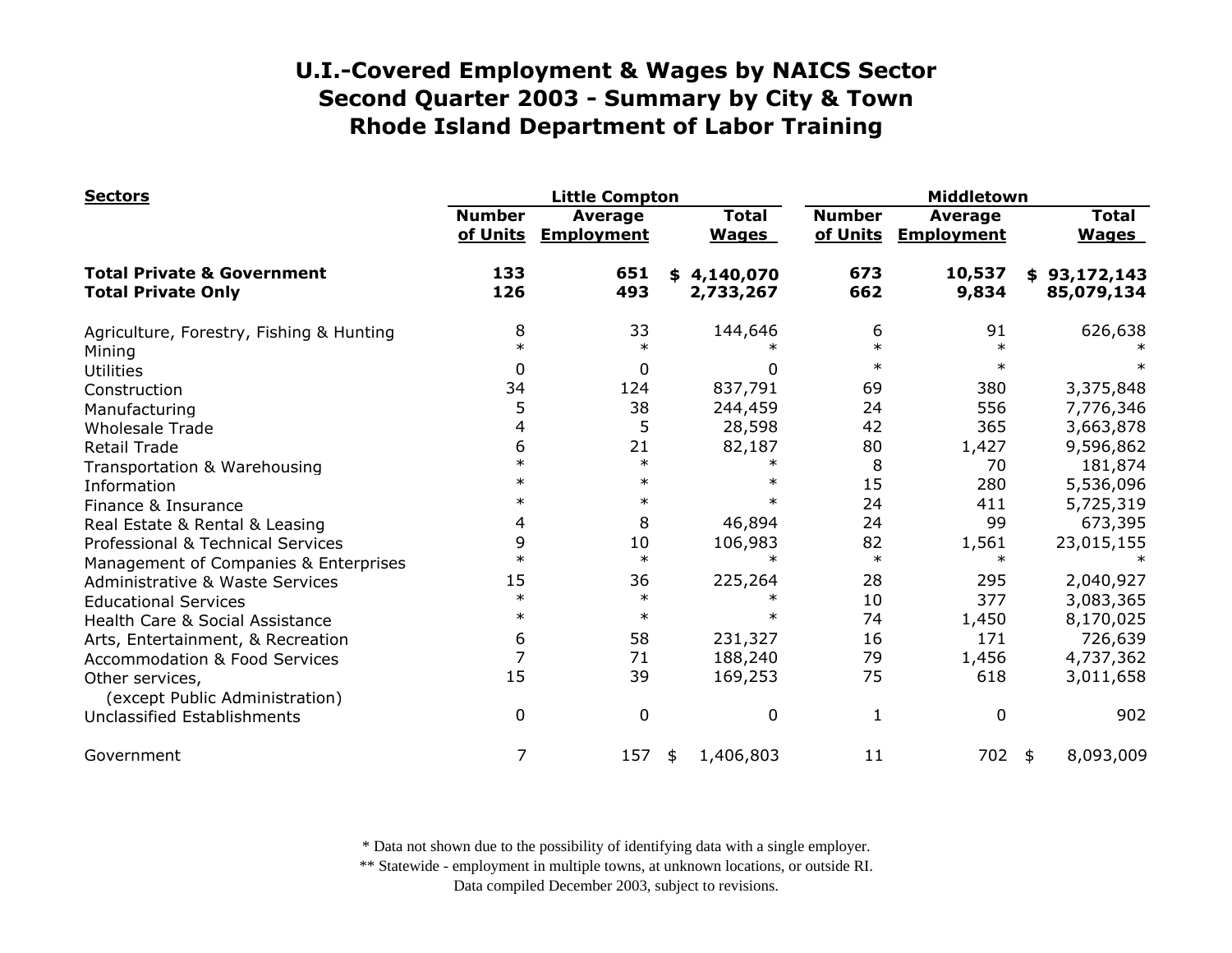| <b>Sectors</b>                                                     |                           | <b>Narragansett</b>                 |                              | <b>Newport</b>            |                              |                              |  |
|--------------------------------------------------------------------|---------------------------|-------------------------------------|------------------------------|---------------------------|------------------------------|------------------------------|--|
|                                                                    | <b>Number</b><br>of Units | <b>Average</b><br><b>Employment</b> | <b>Total</b><br><b>Wages</b> | <b>Number</b><br>of Units | Average<br><b>Employment</b> | <b>Total</b><br><b>Wages</b> |  |
| <b>Total Private &amp; Government</b><br><b>Total Private Only</b> | 489<br>471                | 4,401<br>3,428                      | \$29,031,793<br>18,471,488   | 1,258<br>1,230            | 17,880<br>12,793             | \$162,352,032<br>84,722,271  |  |
| Agriculture, Forestry, Fishing & Hunting                           | 6                         | 26                                  | 203,468                      | 6                         | 51                           | 505,904                      |  |
| Mining                                                             | 0                         | 0                                   |                              | 0                         | $\Omega$                     |                              |  |
| Utilities                                                          | 0                         | 0                                   | U                            | $\ast$                    | $\ast$                       |                              |  |
| Construction                                                       | 42                        | 143                                 | 1,441,873                    | 90                        | 504                          | 4,139,947                    |  |
| Manufacturing                                                      | 21                        | 140                                 | 1,269,794                    | 39                        | 267                          | 1,943,181                    |  |
| <b>Wholesale Trade</b>                                             | 37                        | 129                                 | 1,150,980                    | 70                        | 167                          | 1,861,029                    |  |
| <b>Retail Trade</b>                                                | 57                        | 630                                 | 3,119,173                    | 228                       | 1,597                        | 7,688,232                    |  |
| Transportation & Warehousing                                       | 10                        | 133                                 | 663,218                      | 33                        | 261                          | 1,298,209                    |  |
| Information                                                        | $\overline{7}$            | 7                                   | 105,694                      | 20                        | 279                          | 2,614,111                    |  |
| Finance & Insurance                                                | 14                        | 45                                  | 499,071                      | 32                        | 187                          | 1,759,672                    |  |
| Real Estate & Rental & Leasing                                     | 24                        | 75                                  | 460,452                      | 47                        | 322                          | 2,555,270                    |  |
| Professional & Technical Services                                  | 50                        | 167                                 | 1,681,180                    | 156                       | 813                          | 10,446,783                   |  |
| Management of Companies & Enterprises                              | 0                         | $\mathbf 0$                         | 0                            | 5                         | 32                           | 480,914                      |  |
| Administrative & Waste Services                                    | 37                        | 158                                 | 992,562                      | 64                        | 542                          | 4,307,074                    |  |
| <b>Educational Services</b>                                        | $\ast$                    | $\ast$                              | $\ast$                       | 13                        | 563                          | 4,297,656                    |  |
| Health Care & Social Assistance                                    | 39                        | 290                                 | 1,943,539                    | 84                        | 1,942                        | 15,979,060                   |  |
| Arts, Entertainment, & Recreation                                  | 12                        | 172                                 | 630,694                      | 46                        | 1,079                        | 5,945,017                    |  |
| <b>Accommodation &amp; Food Services</b>                           | 72                        | 1,048                               | 2,883,230                    | 180                       | 3,695                        | 16, 162, 779                 |  |
| Other services,<br>(except Public Administration)                  | 40                        | 197                                 | 994,234                      | 115                       | 491                          | 2,734,733                    |  |
| Unclassified Establishments                                        | $\ast$                    | $\ast$                              | $\ast$                       | $\ast$                    | $\ast$                       | $\ast$                       |  |
| Government                                                         | 18                        | 973                                 | 10,560,305<br>\$             | 28                        | 5,087                        | 77,629,761<br>\$             |  |

\* Data not shown due to the possibility of identifying data with a single employer.

\*\* Statewide - employment in multiple towns, at unknown locations, or outside RI.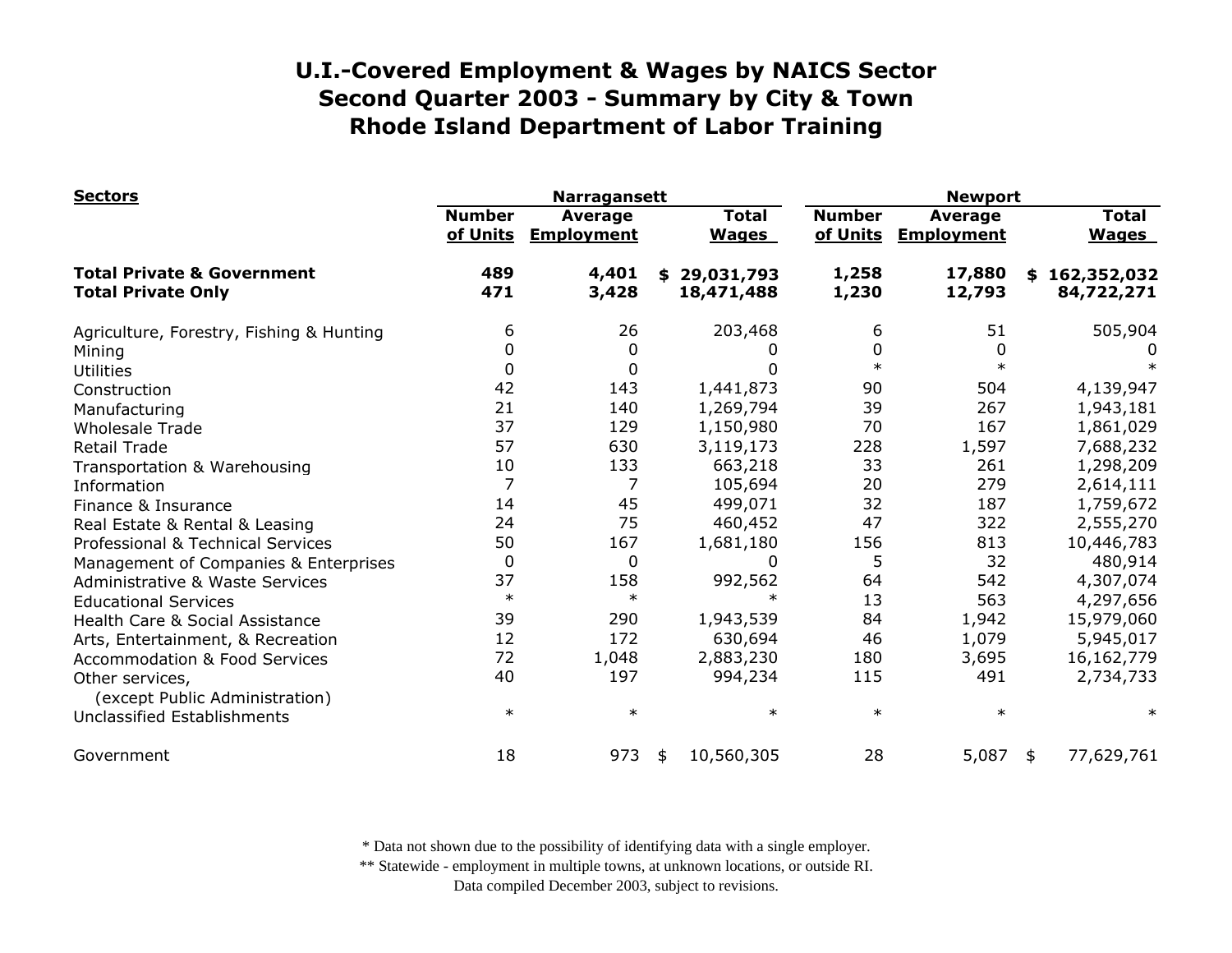| <b>Sectors</b>                                                     |                           | <b>New Shoreham</b>          |                              | <b>North Kingstown</b>    |                                     |                              |  |
|--------------------------------------------------------------------|---------------------------|------------------------------|------------------------------|---------------------------|-------------------------------------|------------------------------|--|
|                                                                    | <b>Number</b><br>of Units | Average<br><b>Employment</b> | <b>Total</b><br><b>Wages</b> | <b>Number</b><br>of Units | <b>Average</b><br><b>Employment</b> | <b>Total</b><br><b>Wages</b> |  |
| <b>Total Private &amp; Government</b><br><b>Total Private Only</b> | 204<br>189                | 852<br>741                   | \$5,085,504<br>4,186,427     | 923<br>904                | 13,178<br>11,583                    | \$117,304,136<br>100,224,525 |  |
| Agriculture, Forestry, Fishing & Hunting                           | $\ast$                    | $\ast$                       |                              | 8                         | 44                                  | 391,103                      |  |
| Mining                                                             | 0                         | 0                            | 0                            | 0                         |                                     |                              |  |
| <b>Utilities</b>                                                   | $\ast$                    | $\ast$                       |                              | $\ast$                    |                                     |                              |  |
| Construction                                                       | 24                        | 83                           | 901,546                      | 101                       | 383                                 | 3,292,116                    |  |
| Manufacturing                                                      | $\ast$                    | $\ast$                       |                              | 69                        | 4,028                               | 44,119,393                   |  |
| <b>Wholesale Trade</b>                                             | $\ast$                    | $\ast$                       |                              | 109                       | 332                                 | 4,895,797                    |  |
| <b>Retail Trade</b>                                                | 44                        | 86                           | 450,679                      | 110                       | 2,189                               | 15,019,905                   |  |
| Transportation & Warehousing                                       | $\ast$                    | $\ast$                       | $\ast$                       | 23                        | 341                                 | 2,232,658                    |  |
| Information                                                        | 6                         | 17                           | 122,319                      | 25                        | 137                                 | 1,547,485                    |  |
| Finance & Insurance                                                | $\ast$                    | $\ast$                       |                              | 41                        | 288                                 | 4,530,432                    |  |
| Real Estate & Rental & Leasing                                     | 12                        | 23                           | 144,395                      | 26                        | 88                                  | 438,469                      |  |
| Professional & Technical Services                                  | 6                         | 13                           | 65,912                       | 107                       | 269                                 | 3,223,214                    |  |
| Management of Companies & Enterprises                              | $\ast$                    | $\ast$                       | $\ast$                       | $\ast$                    | $\ast$                              |                              |  |
| <b>Administrative &amp; Waste Services</b>                         | 12                        | 40                           | 199,947                      | 52                        | 251                                 | 1,551,936                    |  |
| <b>Educational Services</b>                                        | $\ast$                    | $\ast$                       |                              | 14                        | 107                                 | 584,298                      |  |
| Health Care & Social Assistance                                    | $\ast$                    | $\ast$                       | $\ast$                       | 60                        | 983                                 | 6,527,447                    |  |
| Arts, Entertainment, & Recreation                                  | 9                         | 25                           | 134,000                      | 24                        | 233                                 | 1,070,151                    |  |
| <b>Accommodation &amp; Food Services</b>                           | 50                        | 383                          | 1,626,208                    | 62                        | 1,082                               | 2,809,141                    |  |
| Other services,                                                    | 9                         | 13                           | 47,234                       | 68                        | 272                                 | 1,739,092                    |  |
| (except Public Administration)                                     |                           |                              |                              |                           |                                     |                              |  |
| Unclassified Establishments                                        | 0                         | $\Omega$                     | $\Omega$                     | 0                         | $\mathbf 0$                         | 0                            |  |
| Government                                                         | 15                        | 111                          | 899,077<br>\$                | 19                        | 1,597                               | 17,079,611<br>\$             |  |

\* Data not shown due to the possibility of identifying data with a single employer.

\*\* Statewide - employment in multiple towns, at unknown locations, or outside RI.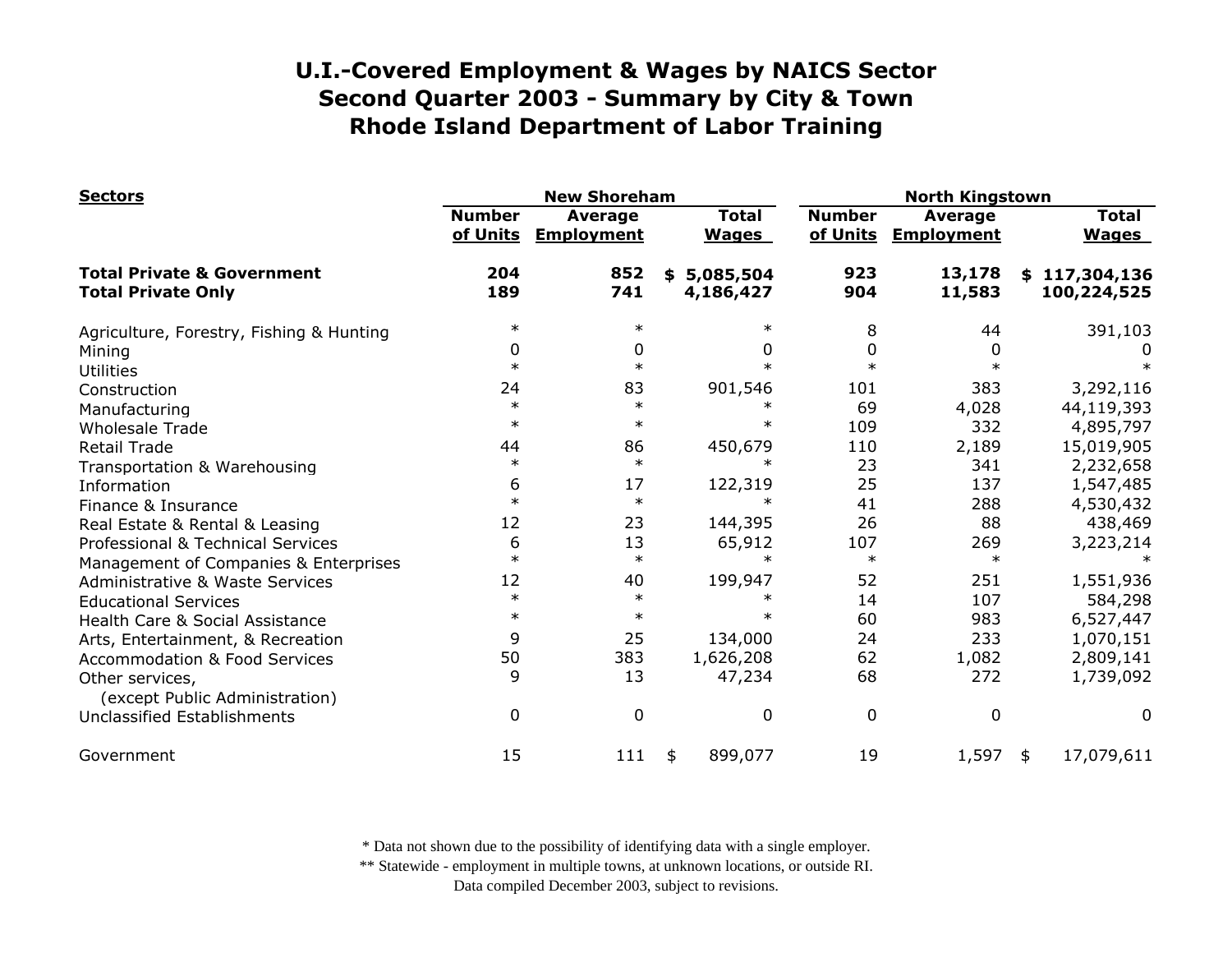| <b>Sectors</b>                                                     | <b>North Providence</b>                                   |                |                              |                           | <b>North Smithfield</b>             |                              |  |
|--------------------------------------------------------------------|-----------------------------------------------------------|----------------|------------------------------|---------------------------|-------------------------------------|------------------------------|--|
|                                                                    | <b>Number</b><br>Average<br>of Units<br><b>Employment</b> |                | <b>Total</b><br><b>Wages</b> | <b>Number</b><br>of Units | <b>Average</b><br><b>Employment</b> | <b>Total</b><br><b>Wages</b> |  |
| <b>Total Private &amp; Government</b><br><b>Total Private Only</b> | 723<br>710                                                | 8,812<br>7,846 | \$62,681,980<br>53,092,407   | 348<br>336                | 4,150<br>3,741                      | \$29,085,403<br>26,229,625   |  |
| Agriculture, Forestry, Fishing & Hunting                           | 0                                                         | 0              | 0                            | $\ast$                    | $\ast$                              |                              |  |
| Mining                                                             | 0                                                         | 0              | 0                            | $\ast$                    |                                     |                              |  |
| <b>Utilities</b>                                                   | 0                                                         |                | 0                            | 0                         | 0                                   | 0                            |  |
| Construction                                                       | 69                                                        | 312            | 2,711,513                    | 52                        | 319                                 | 2,701,015                    |  |
| Manufacturing                                                      | 62                                                        | 614            | 4,404,632                    | 28                        | 561                                 | 4,684,757                    |  |
| <b>Wholesale Trade</b>                                             | 40                                                        | 125            | 1,611,627                    | 32                        | 172                                 | 2,008,823                    |  |
| <b>Retail Trade</b>                                                | 96                                                        | 1,208          | 6,815,312                    | 37                        | 619                                 | 3,866,041                    |  |
| Transportation & Warehousing                                       | 18                                                        | 174            | 903,948                      | 11                        | 165                                 | 1,044,938                    |  |
| Information                                                        | 8                                                         | 27             | 432,971                      | 8                         | 38                                  | 189,498                      |  |
| Finance & Insurance                                                | 37                                                        | 372            | 3,819,565                    | 13                        | 99                                  | 1,135,052                    |  |
| Real Estate & Rental & Leasing                                     | 19                                                        | 85             | 476,884                      | 11                        | 24                                  | 126,351                      |  |
| Professional & Technical Services                                  | 62                                                        | 258            | 2,672,944                    | 35                        | 223                                 | 2,064,308                    |  |
| Management of Companies & Enterprises                              | $\ast$                                                    | $\ast$         | $\ast$                       | $\mathbf 0$               | 0                                   | $\Omega$                     |  |
| <b>Administrative &amp; Waste Services</b>                         | 50                                                        | 518            | 2,432,591                    | 11                        | 39                                  | 202,855                      |  |
| <b>Educational Services</b>                                        | 10                                                        | 26             | 87,190                       | $\ast$                    | $\ast$                              |                              |  |
| Health Care & Social Assistance                                    | 80                                                        | 2,756          | 21,953,184                   | 36                        | 872                                 | 5,866,797                    |  |
| Arts, Entertainment, & Recreation                                  | 6                                                         | 122            | 231,690                      | 5                         | 22                                  | 101,202                      |  |
| <b>Accommodation &amp; Food Services</b>                           | 70                                                        | 855            | 2,619,246                    | 20                        | 410                                 | 1,173,304                    |  |
| Other services,                                                    | 81                                                        | 376            | 1,814,458                    | 31                        | 109                                 | 448,151                      |  |
| (except Public Administration)<br>Unclassified Establishments      | $\ast$                                                    | $\ast$         | $\ast$                       | $\mathbf 0$               | $\mathbf 0$                         | 0                            |  |
| Government                                                         | 13                                                        | 966            | 9,589,573<br>\$              | 12                        | 408                                 | 2,855,778<br>\$              |  |

\* Data not shown due to the possibility of identifying data with a single employer.

\*\* Statewide - employment in multiple towns, at unknown locations, or outside RI.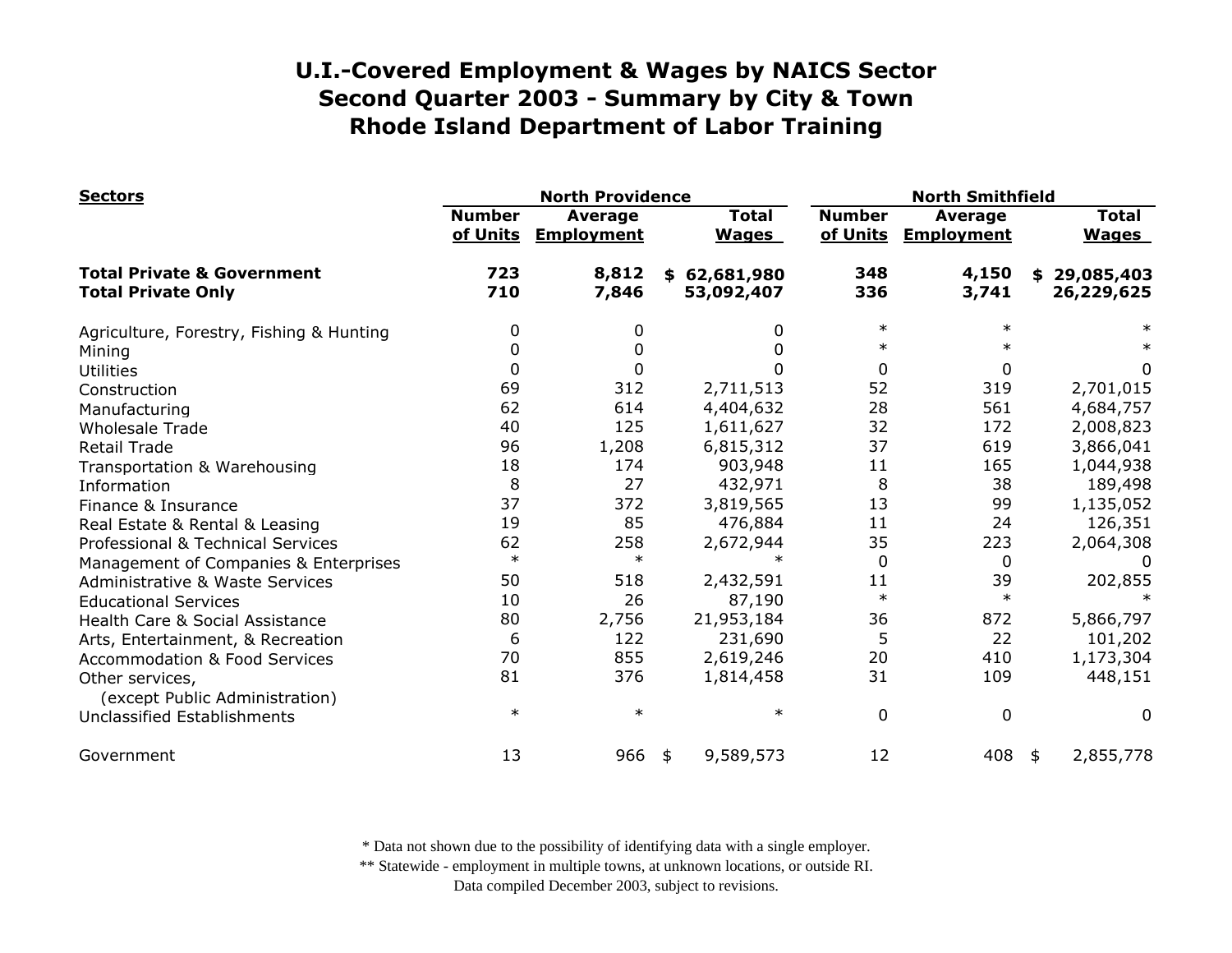| <b>Sectors</b>                                                     | <b>Pawtucket</b>          |                                     |                              | Portsmouth                |                                     |                              |
|--------------------------------------------------------------------|---------------------------|-------------------------------------|------------------------------|---------------------------|-------------------------------------|------------------------------|
|                                                                    | <b>Number</b><br>of Units | <b>Average</b><br><b>Employment</b> | <b>Total</b><br><b>Wages</b> | <b>Number</b><br>of Units | <b>Average</b><br><b>Employment</b> | <b>Total</b><br><b>Wages</b> |
| <b>Total Private &amp; Government</b><br><b>Total Private Only</b> | 1,540<br>1,516            | 28,504<br>26,055                    | \$235,935,802<br>207,147,336 | 479<br>466                | 5,946<br>5,330                      | \$64,872,589<br>58,947,949   |
| Agriculture, Forestry, Fishing & Hunting                           | 0                         | 0                                   | 0                            | 15                        | 56                                  | 290,390                      |
| Mining                                                             | 0                         | 0                                   | 0                            | 0                         | 0                                   |                              |
| <b>Utilities</b>                                                   | $\ast$                    | $\ast$                              | $\ast$                       | $\ast$                    | $\ast$                              |                              |
| Construction                                                       | 156                       | 1,230                               | 13,840,679                   | 82                        | 662                                 | 6,655,729                    |
| Manufacturing                                                      | 195                       | 7,019                               | 58,821,087                   | 31                        | 2,132                               | 35,364,825                   |
| <b>Wholesale Trade</b>                                             | 90                        | 674                                 | 6,881,226                    | 28                        | 107                                 | 891,631                      |
| <b>Retail Trade</b>                                                | 198                       | 2,232                               | 13,439,744                   | 57                        | 489                                 | 2,792,359                    |
| Transportation & Warehousing                                       | 37                        | 416                                 | 3,991,166                    | 8                         | 64                                  | 241,007                      |
| Information                                                        | 21                        | 1,041                               | 11,641,029                   | 10                        | 60                                  | 1,174,392                    |
| Finance & Insurance                                                | 53                        | 1,112                               | 9,446,760                    | 19                        | 94                                  | 1,386,525                    |
| Real Estate & Rental & Leasing                                     | 46                        | 357                                 | 3,150,565                    | 14                        | 113                                 | 492,455                      |
| Professional & Technical Services                                  | 116                       | 461                                 | 4,108,889                    | 53                        | 137                                 | 1,372,597                    |
| Management of Companies & Enterprises                              | 7                         | 1,251                               | 19,248,335                   | $\ast$                    | $\ast$                              |                              |
| <b>Administrative &amp; Waste Services</b>                         | 93                        | 1,695                               | 6,650,623                    | 22                        | 71                                  | 470,263                      |
| <b>Educational Services</b>                                        | 24                        | 317                                 | 1,967,457                    | 8                         | 209                                 | 1,809,249                    |
| Health Care & Social Assistance                                    | 169                       | 5,026                               | 40,476,385                   | 30                        | 393                                 | 2,243,816                    |
| Arts, Entertainment, & Recreation                                  | 12                        | 490                                 | 2,188,489                    | 11                        | 141                                 | 701,980                      |
| <b>Accommodation &amp; Food Services</b>                           | 130                       | 1,428                               | 4,194,885                    | 34                        | 433                                 | 2,050,199                    |
| Other services,<br>(except Public Administration)                  | 166                       | 1,296                               | 6,950,384                    | 42                        | 163                                 | 995,635                      |
| Unclassified Establishments                                        | $\ast$                    | $\ast$                              | $\ast$                       | 0                         | $\mathbf 0$                         | 0                            |
| Government                                                         | 24                        | 2,450                               | 28,788,466<br>\$             | 13                        | 617                                 | 5,924,640<br>\$              |

\* Data not shown due to the possibility of identifying data with a single employer.

\*\* Statewide - employment in multiple towns, at unknown locations, or outside RI.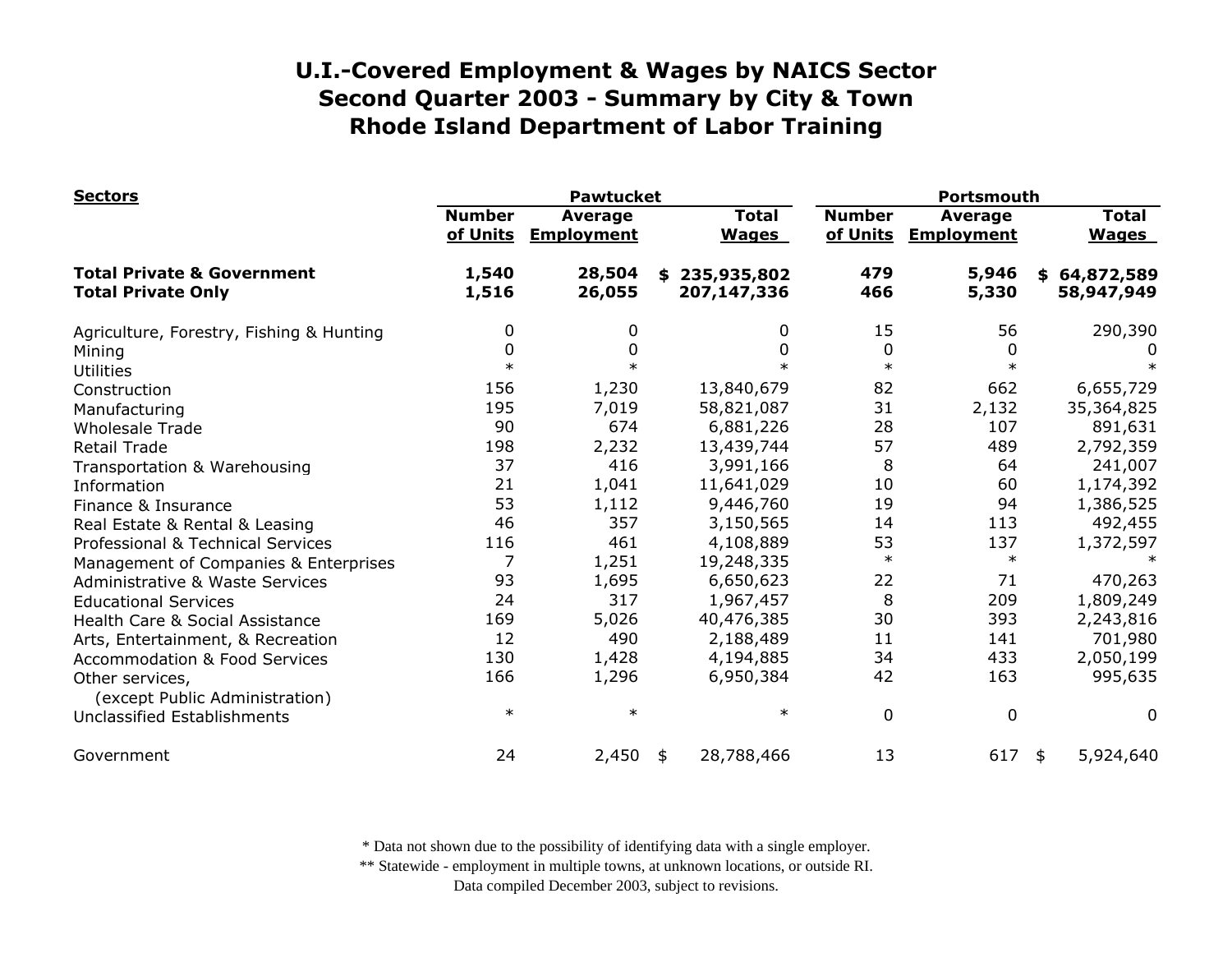| <b>Sectors</b>                                                     | <b>Providence</b>         |                                     |                                |           | <b>Richmond</b>           |                                     |                              |  |
|--------------------------------------------------------------------|---------------------------|-------------------------------------|--------------------------------|-----------|---------------------------|-------------------------------------|------------------------------|--|
|                                                                    | <b>Number</b><br>of Units | <b>Average</b><br><b>Employment</b> | <b>Total</b><br><b>Wages</b>   |           | <b>Number</b><br>of Units | <b>Average</b><br><b>Employment</b> | <b>Total</b><br><b>Wages</b> |  |
| <b>Total Private &amp; Government</b><br><b>Total Private Only</b> | 5,641<br>5,531            | 115,637<br>96,621                   | \$1,107,176,652<br>887,399,463 |           | 127<br>118                | 2,000<br>1,332                      | \$18,682,472<br>8,342,233    |  |
| Agriculture, Forestry, Fishing & Hunting                           | $\ast$                    |                                     |                                | $\ast$    | $\ast$                    | $\ast$                              |                              |  |
| Mining                                                             | <sup>0</sup>              | 0                                   |                                |           | $\ast$                    |                                     |                              |  |
| <b>Utilities</b>                                                   |                           | 687                                 | 13,175,338                     |           | 0                         | 0                                   | 0                            |  |
| Construction                                                       | 291                       | 3,069                               | 38,657,080                     |           | 17                        | 62                                  | 461,043                      |  |
| Manufacturing                                                      | 444                       | 7,978                               | 59,736,129                     |           | 7                         | 204                                 | 1,936,810                    |  |
| <b>Wholesale Trade</b>                                             | 295                       | 2,578                               | 28,701,888                     |           | 7                         | 28                                  | 407,245                      |  |
| Retail Trade                                                       | 684                       | 7,209                               | 39,740,887                     |           | 21                        | 354                                 | 1,738,450                    |  |
| Transportation & Warehousing                                       | 70                        | 795                                 | 7,132,621                      |           | $\ast$                    | ∗                                   |                              |  |
| Information                                                        | 129                       | 4,022                               | 51,953,771                     |           |                           |                                     |                              |  |
| Finance & Insurance                                                | 319                       | 6,693                               | 94,939,202                     |           | 5                         | 52                                  | 631,092                      |  |
| Real Estate & Rental & Leasing                                     | 195                       | 1,381                               | 12,642,358                     |           | 4                         | 13                                  | 60,112                       |  |
| Professional & Technical Services                                  | 892                       | 6,001                               | 77,816,810                     |           | 5                         | 19                                  | 109,033                      |  |
| Management of Companies & Enterprises                              | 34                        | 1,847                               | 30,434,575                     |           | 0                         | $\Omega$                            | 0                            |  |
| <b>Administrative &amp; Waste Services</b>                         | 334                       | 7,572                               | 43,488,113                     |           |                           | 61                                  | 422,099                      |  |
| <b>Educational Services</b>                                        | 87                        | 9,729                               | 97,445,493                     |           | 0                         | 0                                   |                              |  |
| Health Care & Social Assistance                                    | 551                       | 23,386                              | 222,551,772                    |           |                           | 73                                  | 514,844                      |  |
| Arts, Entertainment, & Recreation                                  | 56                        | 1,090                               |                                | 5,428,375 | 6                         | 163                                 | 496,709                      |  |
| <b>Accommodation &amp; Food Services</b>                           | 483                       | 8,048                               | 33,141,935                     |           | 16                        | 207                                 | 653,628                      |  |
| Other services,<br>(except Public Administration)                  | 655                       | 4,528                               | 30,323,582                     |           | 10                        | 31                                  | 192,010                      |  |
| Unclassified Establishments                                        | $\ast$                    | $\ast$                              |                                | $\ast$    | $\overline{0}$            | $\overline{0}$                      | 0                            |  |
| Government                                                         | 110                       | 19,014                              | 219,777,189<br>\$              |           | 9                         | 666                                 | 10,340,239<br>\$             |  |

\* Data not shown due to the possibility of identifying data with a single employer.

\*\* Statewide - employment in multiple towns, at unknown locations, or outside RI.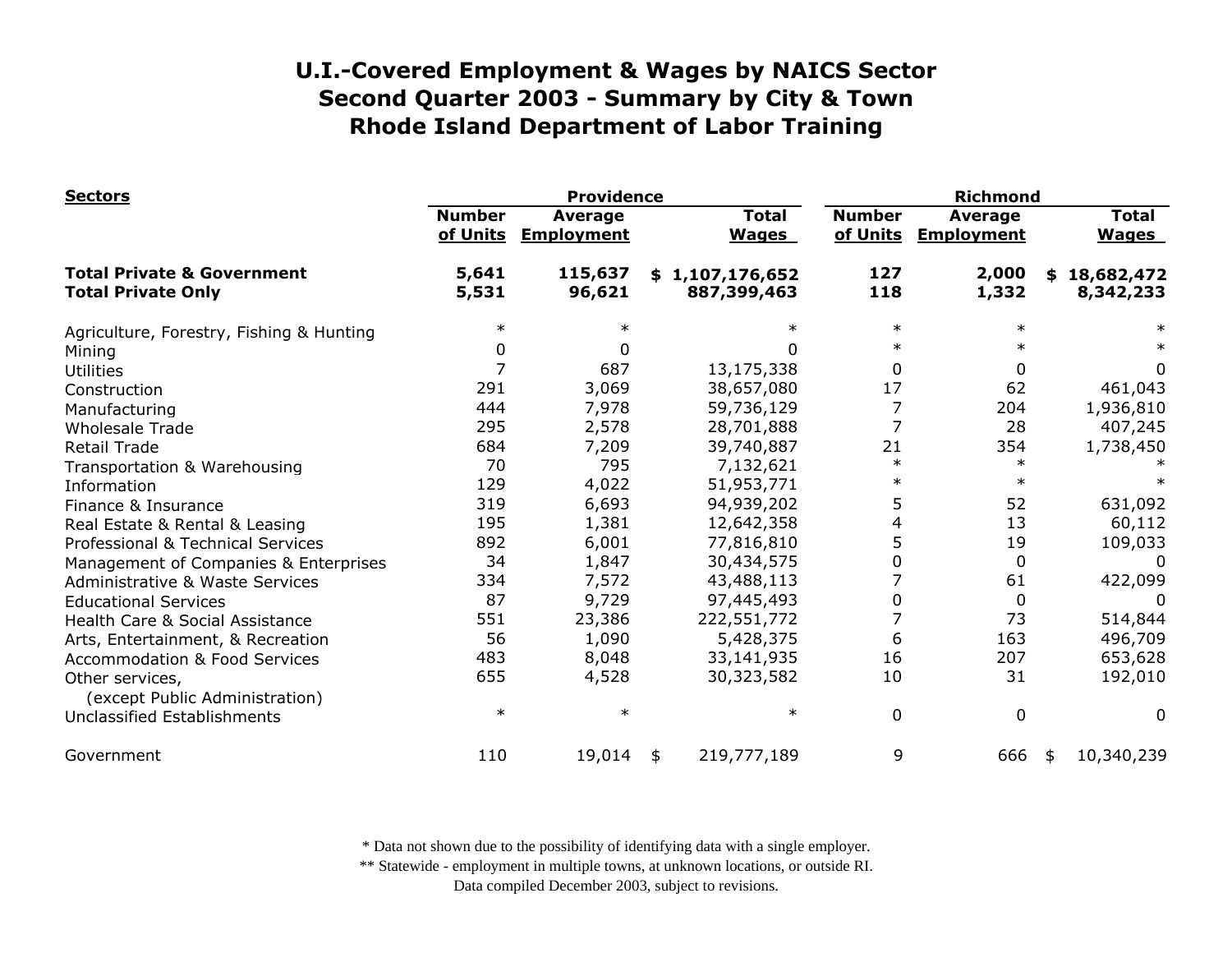| <b>Sectors</b>                                                     | <b>Scituate</b>           |                                     |                               | <b>Smithfield</b>         |                                     |     |                              |
|--------------------------------------------------------------------|---------------------------|-------------------------------------|-------------------------------|---------------------------|-------------------------------------|-----|------------------------------|
|                                                                    | <b>Number</b><br>of Units | <b>Average</b><br><b>Employment</b> | <b>Total</b><br><b>Wages</b>  | <b>Number</b><br>of Units | <b>Average</b><br><b>Employment</b> |     | <b>Total</b><br><b>Wages</b> |
| <b>Total Private &amp; Government</b><br><b>Total Private Only</b> | 250<br>240                | 1,831<br>1,104                      | 16,423,918<br>\$<br>7,143,306 | 747<br>731                | 11,476<br>10,860                    |     | \$102,570,594<br>95,672,574  |
| Agriculture, Forestry, Fishing & Hunting                           | 8                         | 15                                  | 63,737                        | 4                         |                                     |     | 8,313                        |
| Mining                                                             | 0                         | 0                                   |                               | $\ast$                    |                                     |     |                              |
| <b>Utilities</b>                                                   | 0                         | 0                                   | 0                             | 0                         |                                     |     | 0                            |
| Construction                                                       | 53                        | 131                                 | 1,250,754                     | 122                       | 872                                 |     | 11,129,387                   |
| Manufacturing                                                      | 13                        | 85                                  | 610,752                       | 81                        | 1,294                               |     | 12,397,945                   |
| <b>Wholesale Trade</b>                                             | 18                        | 42                                  | 452,726                       | 70                        | 736                                 |     | 9,291,658                    |
| <b>Retail Trade</b>                                                | 20                        | 197                                 | 1,082,427                     | 103                       | 2,104                               |     | 11,033,584                   |
| Transportation & Warehousing                                       | 16                        | 59                                  | 391,364                       | 13                        | 124                                 |     | 1,037,535                    |
| Information                                                        | 6                         | 33                                  | 173,505                       | 11                        | 104                                 |     | 964,569                      |
| Finance & Insurance                                                | 7                         | 20                                  | 161,470                       | 34                        | 1,627                               |     | 24,546,197                   |
| Real Estate & Rental & Leasing                                     | $\ast$                    | $\ast$                              |                               | 14                        | 86                                  |     | 779,792                      |
| Professional & Technical Services                                  | 23                        | 61                                  | 517,961                       | 59                        | 230                                 |     | 2,487,015                    |
| Management of Companies & Enterprises                              | 0                         | 0                                   | 0                             | $\ast$                    | $\ast$                              |     |                              |
| <b>Administrative &amp; Waste Services</b>                         | 23                        | 139                                 | 724,252                       | 40                        | 219                                 |     | 2,027,864                    |
| <b>Educational Services</b>                                        | $\ast$                    | $\ast$                              |                               | 7                         | 710                                 |     | 7,518,387                    |
| Health Care & Social Assistance                                    | 16                        | 179                                 | 1,014,489                     | 45                        | 1,181                               |     | 6,963,353                    |
| Arts, Entertainment, & Recreation                                  | 0                         | 0                                   | 0                             | $\overline{7}$            | 51                                  |     | 182,248                      |
| <b>Accommodation &amp; Food Services</b>                           | 9                         | 67                                  | 191,028                       | 60                        | 1,248                               |     | 4,034,079                    |
| Other services,<br>(except Public Administration)                  | 20                        | 52                                  | 348,748                       | 57                        | 260                                 |     | 1,183,859                    |
| Unclassified Establishments                                        | $\Omega$                  | $\mathbf 0$                         | 0                             | $\overline{2}$            | 3                                   |     | 18,866                       |
| Government                                                         | 10                        | 729                                 | 9,280,612<br>\$               | 16                        | 613                                 | -\$ | 6,898,020                    |

\* Data not shown due to the possibility of identifying data with a single employer.

\*\* Statewide - employment in multiple towns, at unknown locations, or outside RI.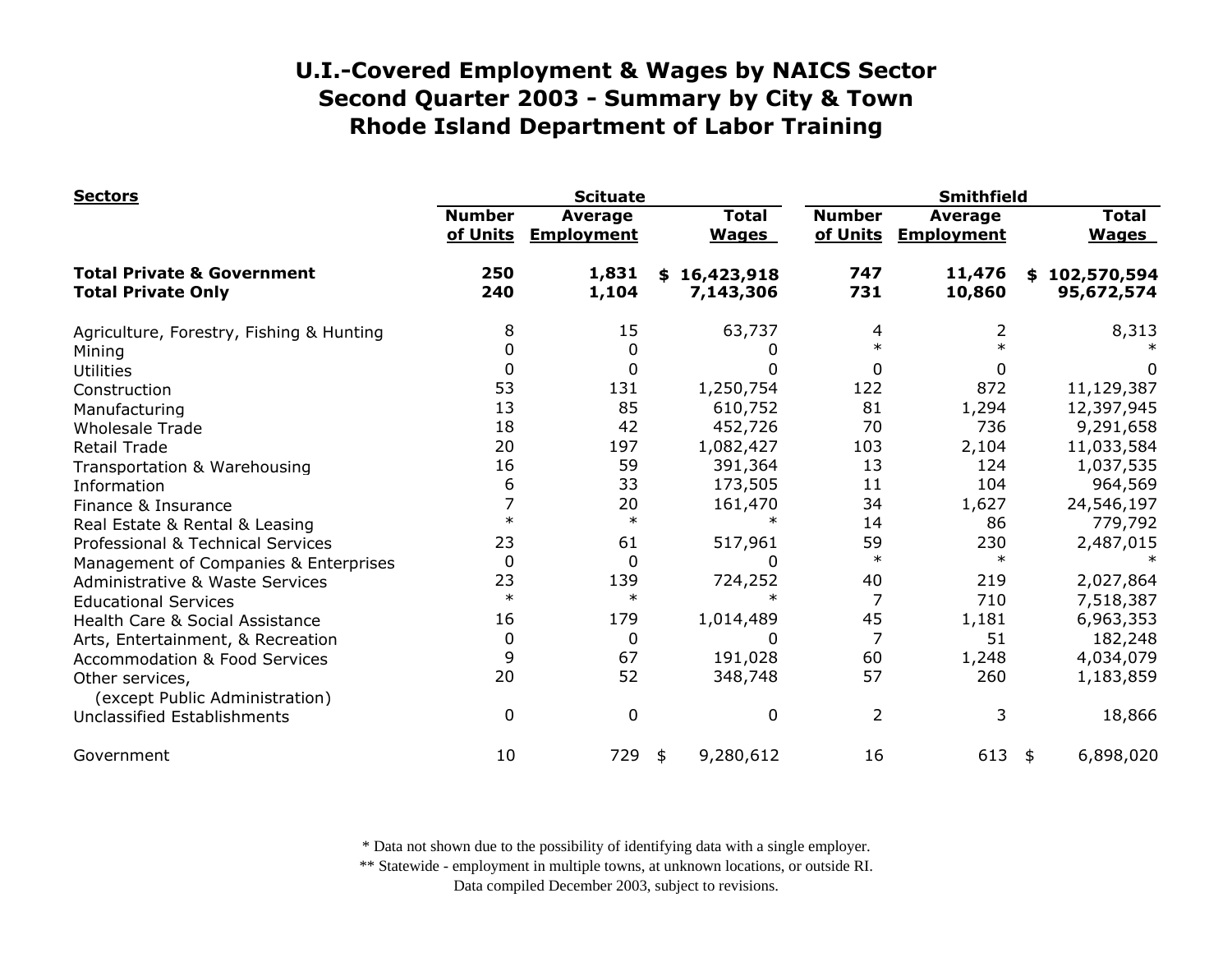| <b>Sectors</b>                                                     | <b>South Kingstown</b>    |                                     |                              |                           | <b>Tiverton</b>                     |                              |  |
|--------------------------------------------------------------------|---------------------------|-------------------------------------|------------------------------|---------------------------|-------------------------------------|------------------------------|--|
|                                                                    | <b>Number</b><br>of Units | <b>Average</b><br><b>Employment</b> | <b>Total</b><br><b>Wages</b> | <b>Number</b><br>of Units | <b>Average</b><br><b>Employment</b> | <b>Total</b><br><b>Wages</b> |  |
| <b>Total Private &amp; Government</b><br><b>Total Private Only</b> | 935<br>917                | 12,271<br>8,656                     | \$100,324,851<br>63,802,030  | 381<br>366                | 2,524<br>2,057                      | \$17,267,121<br>13,523,672   |  |
| Agriculture, Forestry, Fishing & Hunting                           | 21                        | 141                                 | 952,453                      | 13                        | 42                                  | 153,357                      |  |
| Mining                                                             | $\ast$                    | $\ast$                              |                              | $\ast$                    | $\ast$                              |                              |  |
| <b>Utilities</b>                                                   | $\ast$                    | $\ast$                              |                              | $\ast$                    | $\ast$                              |                              |  |
| Construction                                                       | 106                       | 376                                 | 3,103,861                    | 45                        | 158                                 | 1,311,605                    |  |
| Manufacturing                                                      | 26                        | 795                                 | 8,842,904                    | 15                        | 73                                  | 475,529                      |  |
| <b>Wholesale Trade</b>                                             | 73                        | 629                                 | 7,863,583                    | 26                        | 101                                 | 956,118                      |  |
| <b>Retail Trade</b>                                                | 114                       | 1,347                               | 8,062,286                    | 60                        | 610                                 | 4,272,639                    |  |
| Transportation & Warehousing                                       | 12                        | 100                                 | 455,296                      | 13                        | 66                                  | 335,769                      |  |
| Information                                                        | 19                        | 167                                 | 1,796,997                    | 4                         | 3                                   | 37,225                       |  |
| Finance & Insurance                                                | 34                        | 234                                 | 2,694,442                    | 14                        | 43                                  | 369,077                      |  |
| Real Estate & Rental & Leasing                                     | 28                        | 84                                  | 645,641                      | 9                         | 21                                  | 125,452                      |  |
| Professional & Technical Services                                  | 85                        | 353                                 | 3,730,758                    | 38                        | 144                                 | 1,328,678                    |  |
| Management of Companies & Enterprises                              | $\ast$                    | $\ast$                              | $\ast$                       | $\ast$                    | $\ast$                              |                              |  |
| <b>Administrative &amp; Waste Services</b>                         | 61                        | 271                                 | 1,802,247                    | 29                        | 80                                  | 470,788                      |  |
| <b>Educational Services</b>                                        | 18                        | 127                                 | 674,511                      | $\ast$                    | $\ast$                              |                              |  |
| Health Care & Social Assistance                                    | 91                        | 1,964                               | 15,138,055                   | 25                        | 346                                 | 2,148,407                    |  |
| Arts, Entertainment, & Recreation                                  | 29                        | 229                                 | 1,051,099                    | 5                         | 16                                  | 74,585                       |  |
| <b>Accommodation &amp; Food Services</b>                           | 94                        | 1,064                               | 3,131,386                    | 22                        | 177                                 | 477,501                      |  |
| Other services,                                                    | 102                       | 761                                 | 3,520,242                    | 43                        | 143                                 | 598,352                      |  |
| (except Public Administration)                                     |                           |                                     |                              |                           |                                     |                              |  |
| Unclassified Establishments                                        | 0                         | $\mathbf 0$                         | 0                            | $\mathbf 0$               | $\mathbf 0$                         | 0                            |  |
| Government                                                         | 18                        | 3,614                               | 36,522,821<br>\$             | 15                        | 470                                 | 3,743,449<br>\$              |  |

\* Data not shown due to the possibility of identifying data with a single employer.

\*\* Statewide - employment in multiple towns, at unknown locations, or outside RI.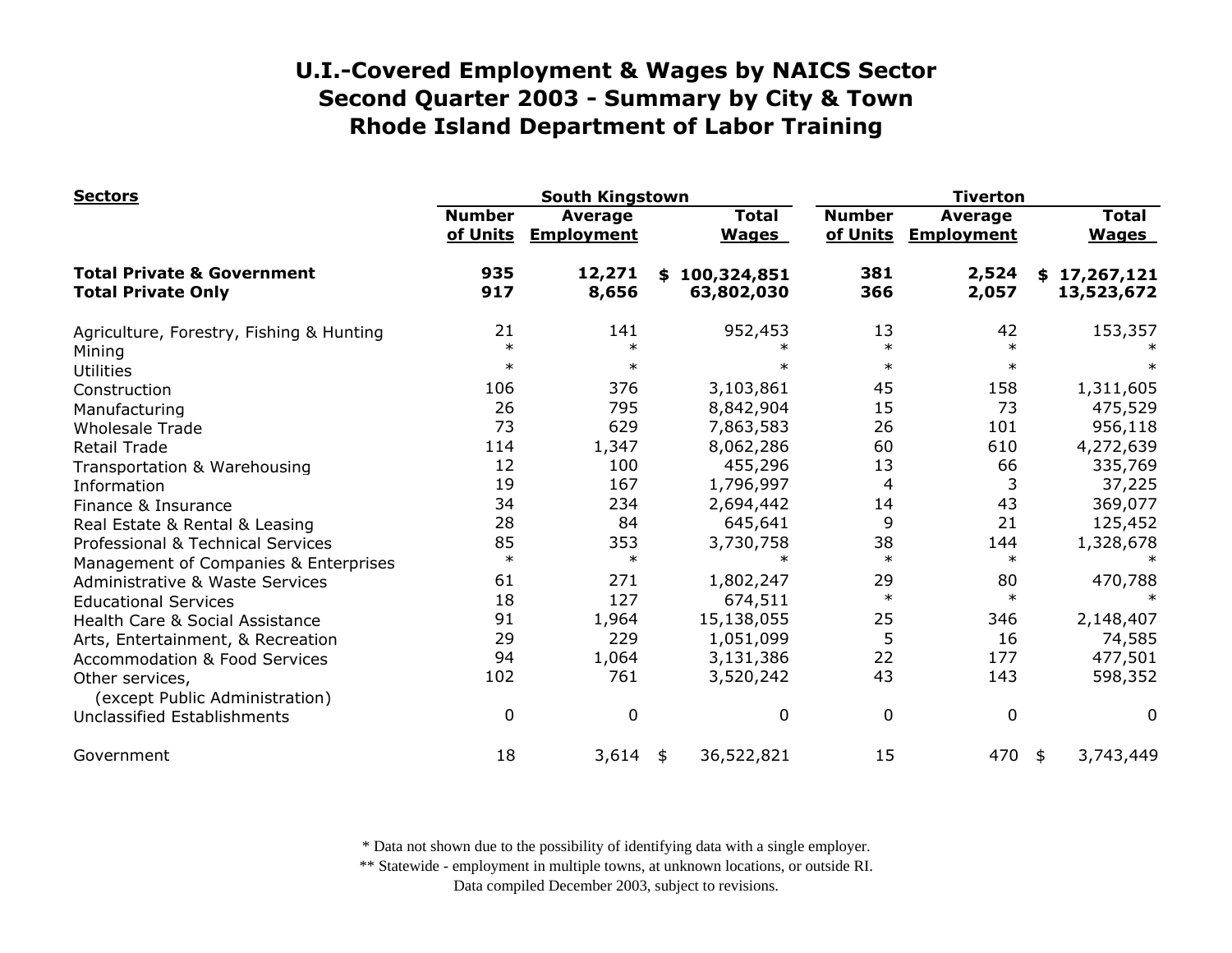| <b>Sectors</b>                                                     | <b>Warren</b>             |                                     |                                | <b>Warwick</b>            |                                     |                              |
|--------------------------------------------------------------------|---------------------------|-------------------------------------|--------------------------------|---------------------------|-------------------------------------|------------------------------|
|                                                                    | <b>Number</b><br>of Units | <b>Average</b><br><b>Employment</b> | <b>Total</b><br><b>Wages</b>   | <b>Number</b><br>of Units | <b>Average</b><br><b>Employment</b> | <b>Total</b><br><b>Wages</b> |
| <b>Total Private &amp; Government</b><br><b>Total Private Only</b> | 366<br>357                | 4,106<br>3,988                      | 28,353,235<br>\$<br>26,909,518 | 3,194<br>3,159            | 51,693<br>47,026                    | \$417,624,829<br>362,982,669 |
| Agriculture, Forestry, Fishing & Hunting                           | $\ast$                    | $\ast$                              | $\ast$                         | $\ast$                    | $\ast$                              |                              |
| Mining                                                             | 0                         | 0                                   | 0                              | $\ast$                    |                                     |                              |
| <b>Utilities</b>                                                   | 0                         | 0                                   | 0                              | $\ast$                    |                                     |                              |
| Construction                                                       | 42                        | 144                                 | 978,274                        | 291                       | 1,979                               | 21,025,853                   |
| Manufacturing                                                      | 47                        | 1,186                               | 10,439,540                     | 219                       | 5,263                               | 48,905,642                   |
| <b>Wholesale Trade</b>                                             | 19                        | 187                                 | 2,502,743                      | 271                       | 1,827                               | 19,644,622                   |
| <b>Retail Trade</b>                                                | 49                        | 280                                 | 1,271,738                      | 478                       | 8,593                               | 48,990,067                   |
| Transportation & Warehousing                                       | 11                        | 382                                 | 1,967,805                      | 102                       | 2,502                               | 18,878,202                   |
| Information                                                        | $\overline{4}$            | 43                                  | 263,921                        | 42                        | 618                                 | 6,213,677                    |
| Finance & Insurance                                                | 14                        | 94                                  | 1,093,292                      | 190                       | 2,834                               | 38,271,985                   |
| Real Estate & Rental & Leasing                                     | 9                         | 24                                  | 141,822                        | 123                       | 1,350                               | 10,741,203                   |
| Professional & Technical Services                                  | 20                        | 74                                  | 653,015                        | 346                       | 1,530                               | 17,318,269                   |
| Management of Companies & Enterprises                              | $\ast$                    | $\ast$                              | $\ast$                         | 10                        | 1,303                               | 16,811,157                   |
| <b>Administrative &amp; Waste Services</b>                         | 21                        | 146                                 | 863,879                        | 187                       | 3,000                               | 16,467,059                   |
| <b>Educational Services</b>                                        | 5                         | 53                                  | 398,243                        | 30                        | 792                                 | 5,937,430                    |
| Health Care & Social Assistance                                    | 31                        | 561                                 | 3,741,051                      | 320                       | 7,720                               | 63,812,977                   |
| Arts, Entertainment, & Recreation                                  | 5                         | 24                                  | 80,745                         | 34                        | 578                                 | 2,380,043                    |
| <b>Accommodation &amp; Food Services</b>                           | 38                        | 649                                 | 1,798,255                      | 241                       | 5,346                               | 18,009,708                   |
| Other services,<br>(except Public Administration)                  | 39                        | 136                                 | 675,127                        | 267                       | 1,769                               | 9,341,304                    |
| Unclassified Establishments                                        | 0                         | $\boldsymbol{0}$                    | 0                              | 3                         | 2                                   | 19,653                       |
| Government                                                         | 9                         | 117                                 | 1,443,717<br>\$                | 35                        | 4,667                               | 54,642,160<br>\$             |

\* Data not shown due to the possibility of identifying data with a single employer.

\*\* Statewide - employment in multiple towns, at unknown locations, or outside RI.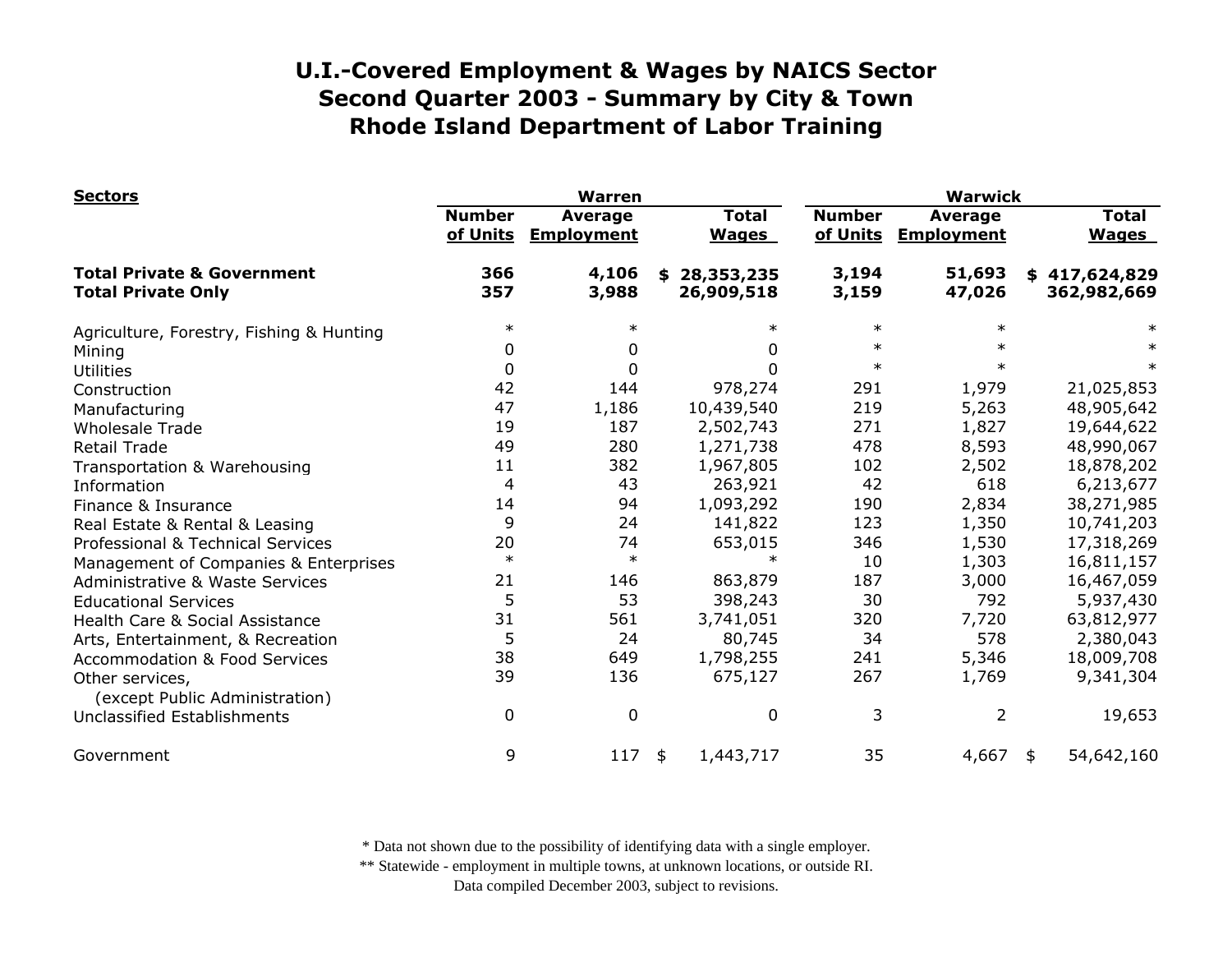| <b>Sectors</b>                                                     | Westerly                  |                                     |                              | <b>West Greenwich</b>     |                                     |                              |
|--------------------------------------------------------------------|---------------------------|-------------------------------------|------------------------------|---------------------------|-------------------------------------|------------------------------|
|                                                                    | <b>Number</b><br>of Units | <b>Average</b><br><b>Employment</b> | <b>Total</b><br><b>Wages</b> | <b>Number</b><br>of Units | <b>Average</b><br><b>Employment</b> | <b>Total</b><br><b>Wages</b> |
| <b>Total Private &amp; Government</b><br><b>Total Private Only</b> | 828<br>804                | 9,855<br>8,797                      | \$71,458,191<br>59,641,104   | 178<br>170                | 3,637<br>3,140                      | \$80,956,780<br>77,477,375   |
| Agriculture, Forestry, Fishing & Hunting                           | $\ast$                    | $\ast$                              | $\ast$                       | $\ast$                    | $\ast$                              |                              |
| Mining                                                             | $\ast$                    | $\ast$                              | $\ast$                       | 0                         | 0                                   | 0                            |
| <b>Utilities</b>                                                   | $\ast$                    |                                     | $\ast$                       | 0                         | 0                                   | 0                            |
| Construction                                                       | 104                       | 386                                 | 3,395,656                    | 40                        | 243                                 | 3,277,595                    |
| Manufacturing                                                      | 31                        | 848                                 | 9,180,637                    | 11                        | 1,022                               | 25,293,828                   |
| <b>Wholesale Trade</b>                                             | 23                        | 59                                  | 726,194                      | 19                        | 244                                 | 3,375,582                    |
| <b>Retail Trade</b>                                                | 135                       | 2,133                               | 11,031,656                   | 8                         | 60                                  | 288,660                      |
| Transportation & Warehousing                                       | 10                        | 32                                  | 180,323                      | 8                         | 154                                 | 1,523,772                    |
| Information                                                        | 10                        | 239                                 | 2,582,124                    | 4                         | 8                                   | 139,851                      |
| Finance & Insurance                                                | 30                        | 308                                 | 2,935,849                    | $\ast$                    | $\ast$                              |                              |
| Real Estate & Rental & Leasing                                     | 21                        | 118                                 | 534,560                      | 5                         | 38                                  | 332,709                      |
| Professional & Technical Services                                  | 67                        | 198                                 | 1,700,948                    | 19                        | 993                                 | 40,682,213                   |
| Management of Companies & Enterprises                              | $\ast$                    | $\ast$                              |                              | $\Omega$                  | 0                                   |                              |
| <b>Administrative &amp; Waste Services</b>                         | 42                        | 128                                 | 599,476                      | 16                        | 59                                  | 358,800                      |
| <b>Educational Services</b>                                        | 5                         | 56                                  | 292,576                      | $\ast$                    | $\ast$                              |                              |
| Health Care & Social Assistance                                    | 100                       | 1,937                               | 15,733,419                   | 8                         | 71                                  | 413,792                      |
| Arts, Entertainment, & Recreation                                  | 29                        | 259                                 | 1,192,807                    | $\ast$                    | $\ast$                              | $\ast$                       |
| <b>Accommodation &amp; Food Services</b>                           | 96                        | 1,326                               | 4,444,732                    | 13                        | 169                                 | 454,024                      |
| Other services,<br>(except Public Administration)                  | 90                        | 451                                 | 1,858,553                    | 9                         | 18                                  | 78,352                       |
| Unclassified Establishments                                        | $\overline{2}$            | 3                                   | 113,513                      | 0                         | $\mathbf 0$                         | 0                            |
| Government                                                         | 24                        | 1,057                               | 11,817,087<br>\$             | 8                         | 496                                 | 3,479,405<br>\$              |

\* Data not shown due to the possibility of identifying data with a single employer.

\*\* Statewide - employment in multiple towns, at unknown locations, or outside RI.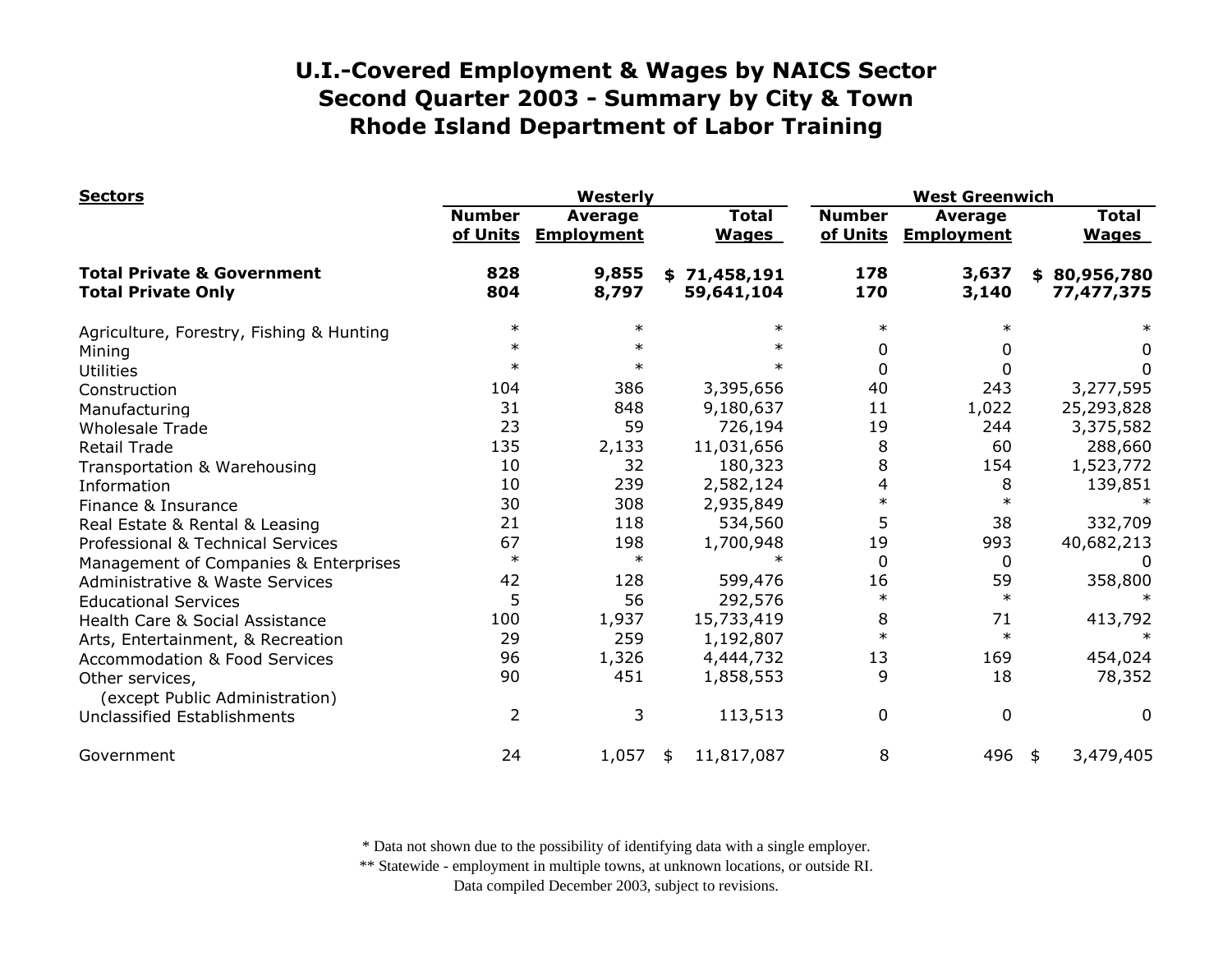| <b>Sectors</b>                                                     | <b>West Warwick</b>       |                                     |                              | Woonsocket                |                                     |                              |
|--------------------------------------------------------------------|---------------------------|-------------------------------------|------------------------------|---------------------------|-------------------------------------|------------------------------|
|                                                                    | <b>Number</b><br>of Units | <b>Average</b><br><b>Employment</b> | <b>Total</b><br><b>Wages</b> | <b>Number</b><br>of Units | <b>Average</b><br><b>Employment</b> | <b>Total</b><br><b>Wages</b> |
| <b>Total Private &amp; Government</b><br><b>Total Private Only</b> | 627<br>611                | 9,528<br>8,473                      | \$79,429,180<br>66,707,902   | 861<br>842                | 15,197<br>13,582                    | \$132,348,680<br>111,507,914 |
| Agriculture, Forestry, Fishing & Hunting                           | 0                         | 0                                   | 0                            | 0                         | 0                                   | 0                            |
| Mining                                                             | $\ast$                    | $\ast$                              | $\ast$                       | 0                         |                                     | 0                            |
| <b>Utilities</b>                                                   | 0                         | 0                                   | 0                            | $\ast$                    |                                     |                              |
| Construction                                                       | 77                        | 315                                 | 2,344,225                    | 70                        | 359                                 | 3,021,881                    |
| Manufacturing                                                      | 47                        | 1,916                               | 17,890,249                   | 81                        | 1,748                               | 15,196,770                   |
| <b>Wholesale Trade</b>                                             | 36                        | 346                                 | 3,435,314                    | 52                        | 280                                 | 2,960,909                    |
| <b>Retail Trade</b>                                                | 103                       | 1,265                               | 8,193,793                    | 131                       | 2,062                               | 11,061,061                   |
| Transportation & Warehousing                                       | 12                        | 366                                 | 3,006,891                    | 13                        | 766                                 | 5,052,189                    |
| Information                                                        | 5                         | 560                                 | 6,173,688                    | 6                         | 49                                  | 538,790                      |
| Finance & Insurance                                                | 19                        | 1,029                               | 10,149,936                   | 30                        | 279                                 | 3,085,856                    |
| Real Estate & Rental & Leasing                                     | 20                        | 67                                  | 409,161                      | 30                        | 166                                 | 1,633,458                    |
| Professional & Technical Services                                  | 35                        | 196                                 | 2,879,089                    | 67                        | 199                                 | 1,851,520                    |
| Management of Companies & Enterprises                              | $\ast$                    | $\ast$                              | $\ast$                       | 6                         | 1,688                               | 31,112,192                   |
| <b>Administrative &amp; Waste Services</b>                         | 34                        | 198                                 | 1,029,564                    | 39                        | 474                                 | 2,912,591                    |
| <b>Educational Services</b>                                        | 10                        | 75                                  | 341,275                      | 11                        | 361                                 | 2,585,317                    |
| Health Care & Social Assistance                                    | 50                        | 745                                 | 5,181,881                    | 102                       | 3,252                               | 23,597,502                   |
| Arts, Entertainment, & Recreation                                  | 11                        | 63                                  | 285,425                      | 9                         | 84                                  | 347,385                      |
| <b>Accommodation &amp; Food Services</b>                           | 67                        | 929                                 | 2,802,207                    | 94                        | 1,172                               | 3,251,402                    |
| Other services,<br>(except Public Administration)                  | 83                        | 400                                 | 2,127,270                    | 99                        | 570                                 | 2,334,623                    |
| Unclassified Establishments                                        | 0                         | $\mathbf 0$                         | 0                            | $\ast$                    | $\ast$                              | $\ast$                       |
| Government                                                         | 16                        | 1,056                               | 12,721,278<br>\$             | 19                        | $1,614$ \$                          | 20,840,766                   |

\* Data not shown due to the possibility of identifying data with a single employer.

\*\* Statewide - employment in multiple towns, at unknown locations, or outside RI.